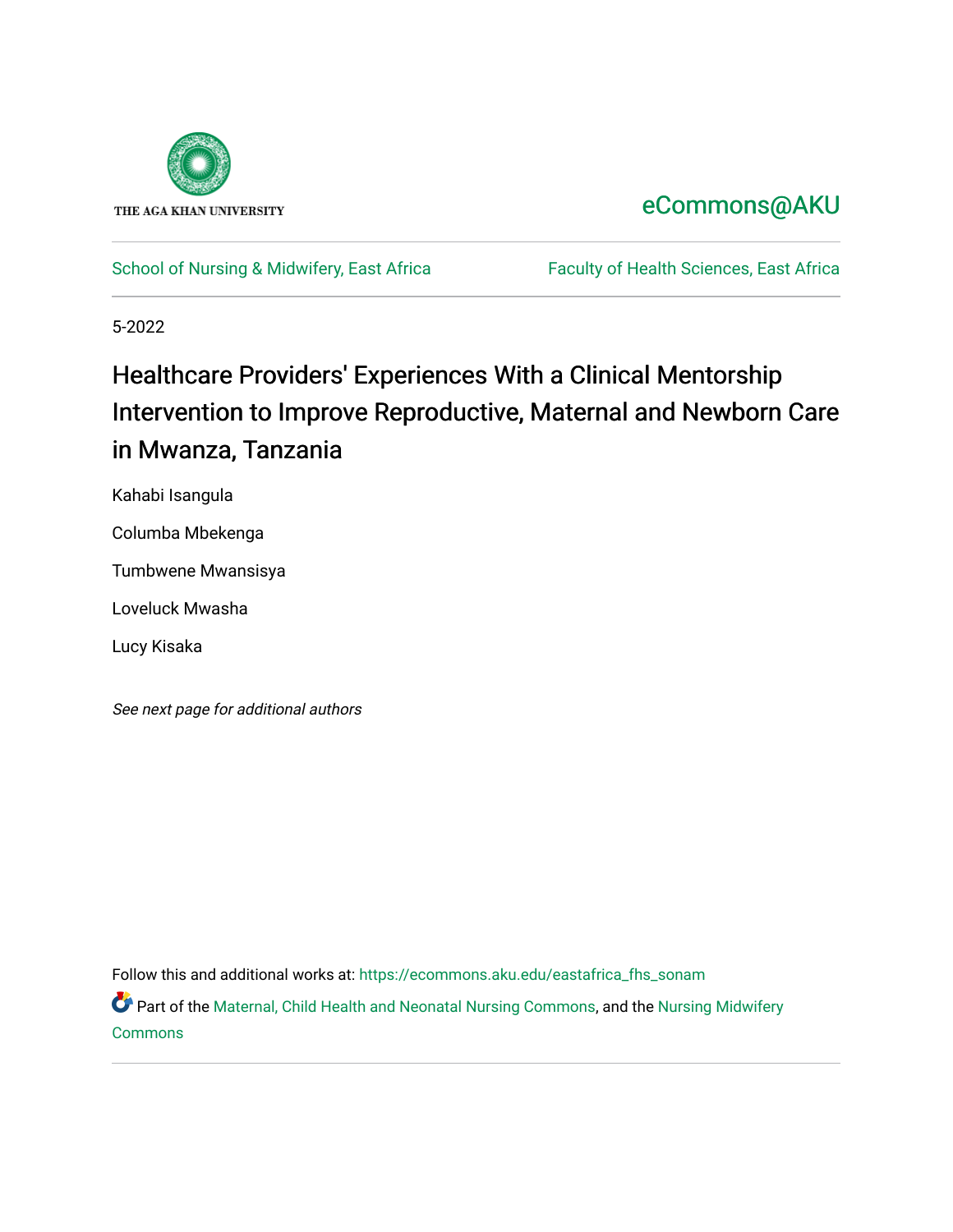## Authors

Kahabi Isangula, Columba Mbekenga, Tumbwene Mwansisya, Loveluck Mwasha, Lucy Kisaka, Edna Selestine, David Siso, Thomas Rutachunzibwa, Secilia Mrema, and Eunice Pallangyo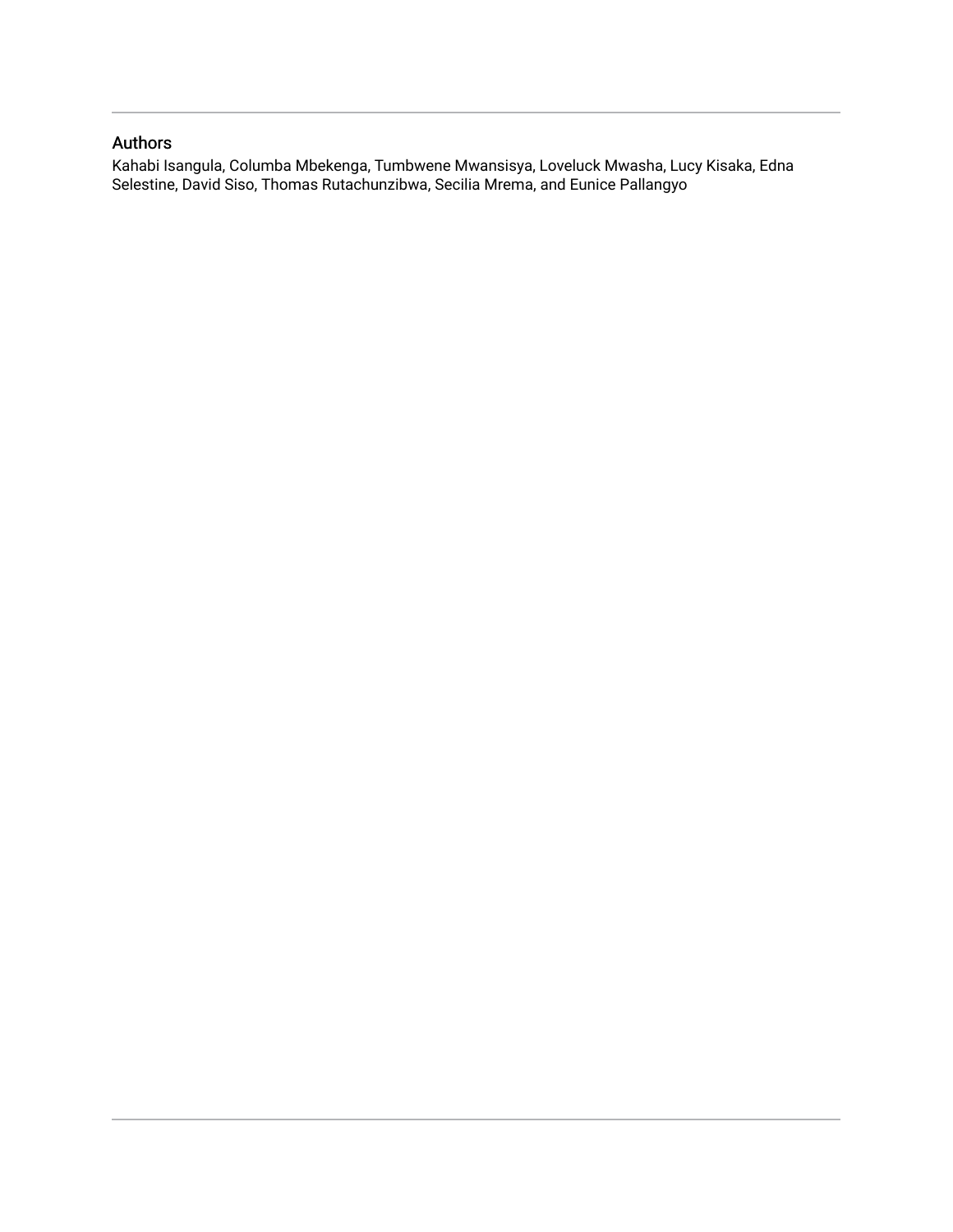

# Healthcare Providers' Experiences With a Clinical Mentorship Intervention to Improve [Reproductive, Maternal and Newborn](https://www.frontiersin.org/articles/10.3389/frhs.2022.792909/full) Care in Mwanza, Tanzania

Kahabi Isangula <sup>1\*</sup>, Columba Mbekenga <sup>1</sup>, Tumbwene Mwansisya <sup>1</sup>, Loveluck Mwasha <sup>1</sup>, Lucy Kisaka1, Edna Selestine?, David Siso3, Thomas Rutachunzibwa4, Secilia Mrema5 and Eunice Pallangyo<sup>1</sup>

<sup>1</sup> School of Nursing and Midwifery, Aga Khan University, Dar es Salaam, Tanzania, <sup>2</sup> Aga Khan Health Services, Mwanza, Tanzania, <sup>3</sup> Aga Khan Development Network, Dar es Salaam, Tanzania, <sup>4</sup> Regional Medical Officer, Mwanza, Tanzania, <sup>5</sup> Regional Reproductive and Child Health Coordinator, Mwanza, Tanzania

#### **OPEN ACCESS**

#### Edited by:

Ann Catrine Eldh, Linköping University, Sweden

#### Reviewed by:

Robyn Leigh Curran, University of Cape Town, South Africa Karlijn Massar, Maastricht University, Netherlands

> \*Correspondence: Kahabi Isangula [kahabi.isangula@aku.edu](mailto:kahabi.isangula@aku.edu)

#### Specialty section:

This article was submitted to Implementation Science, a section of the journal Frontiers in Health Services

Received: 11 October 2021 Accepted: 23 February 2022 Published: 06 May 2022

#### Citation:

Isangula K, Mbekenga C, Mwansisya T, Mwasha L, Kisaka L, Selestine E, Siso D, Rutachunzibwa T, Mrema S and Pallangyo E (2022) Healthcare Providers' Experiences With a Clinical Mentorship Intervention to Improve Reproductive, Maternal and Newborn Care in Mwanza, Tanzania. Front. Health Serv. 2:792909. doi: [10.3389/frhs.2022.792909](https://doi.org/10.3389/frhs.2022.792909) Introduction: There is increasing evidence suggesting that clinical mentorship (CM) involving on-the-job training is one of the critical resources—friendly entry points for strengthening the knowledge and skills of healthcare providers (HCPs), which in turn facilitate the delivery of effective reproductive, maternal, and newborn health (RMNH) care. The article explores the experiences of HCPs following participation in the CM program for RMNH in eight districts of Mwanza Region in Tanzania.

**Materials and Methods:** A qualitative descriptive design employing data from midterm project review meetings and Key Informant Interviews (KIIs) with purposefully selected HCPs (mentors and mentees) and District Medical Officers (DMOs) during endline evaluation were employed. Interview data were managed using Nvivo Software and analyzed thematically.

**Results:** A total of 42 clinical mentors and master mentors responded to a questionnaire during the midterm review meeting. Then, a total of 17 KIIs were conducted with Mentees (8), Mentors (5), and DMOs (4) during endline evaluation. Five key themes emerged from participants' accounts: (i) the topics covered during CM visits; (ii) the benefits of CM; (iii) the challenges of CM; (iv) the drivers of CM sustainability; and (iv) suggestions for CM improvement. The topics of CM covered during visits included antenatal care, neonatal resuscitation, pregnancy monitoring, management of delivery complications, and infection control and prevention. The benefits of CM included increased knowledge, skills, confidence, and change in HCP's attitude and increased client service uptake, quality, and efficiency. The challenges of CM included inadequate equipment for learning and practice, the limited financial incentive to mentees, shortage of staff and time constraints, and weaker support from management. The drivers of CM sustainability included the willingness of mentees to continue with clinical practice, ongoing peer-to-peer mentorship, and integration of the mentorship program into district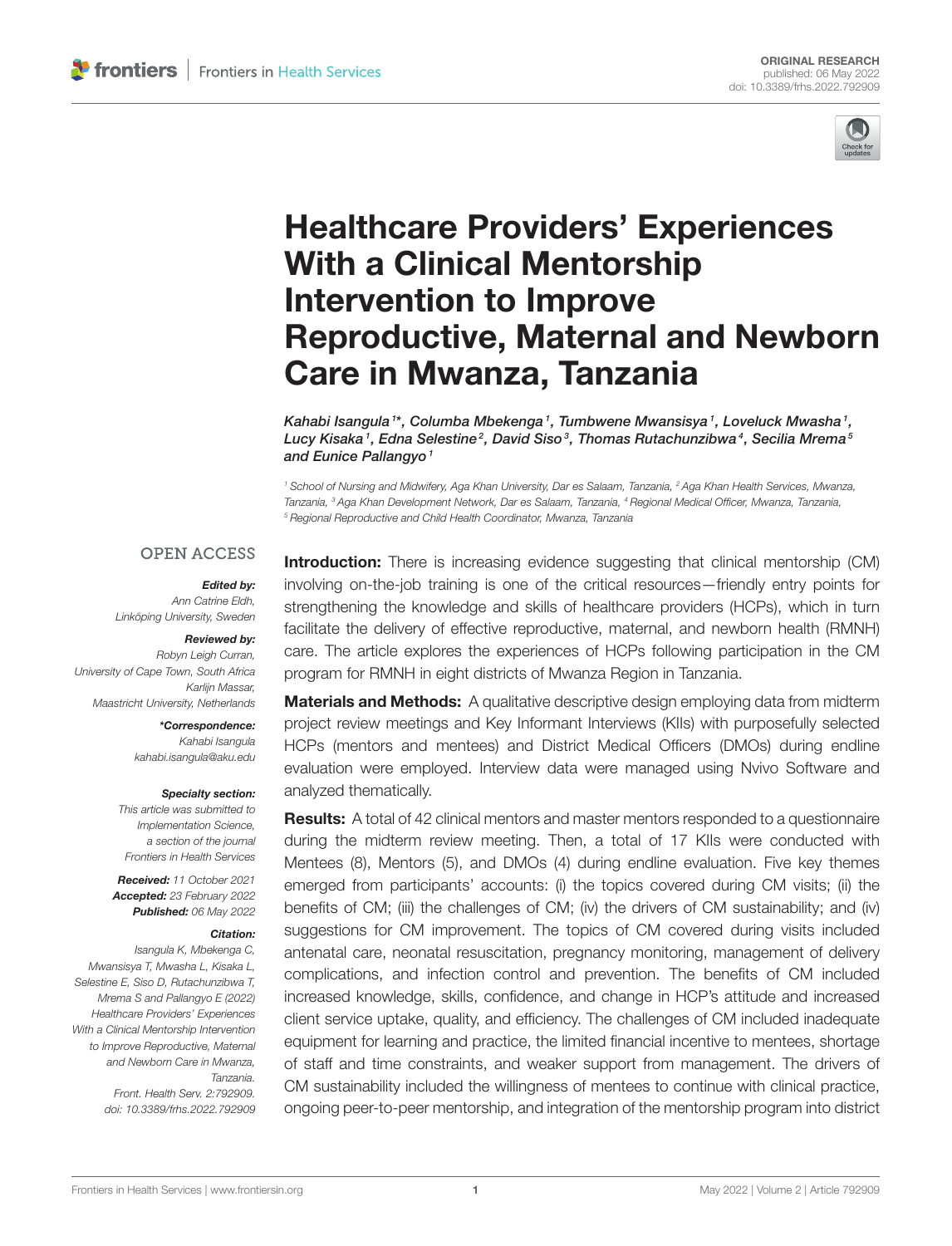health plans. Finally, the suggestions for CM improvement included refresher training for mentors, engagement of more senior mentors, and extending mentorship beyond IMPACT catchment facilities.

**Conclusion:** CM program appears to be a promising entry point to improving competence among HCPs and the quality and efficiency of RMNH services potentially contributing to the reduction of maternal and neonatal deaths. Addressing the challenges cited by participants, particularly the equipment for peer learning and practice, may increase the success of the CM program.

Keywords: clinical mentorship, on-the-job training, reproductive maternal and newborn health, Mwanza, Tanzania, rural, low-income countries

### INTRODUCTION

The past decade has seen increasingly rapid advancements and improvement in the field of reproductive, maternal, and newborn health (RMNH) care. However, Tanzania is among the countries that continue to document an unacceptably high maternal mortality ratio (556 per 100,000 live births) and neonatal mortality rate (26 per 1,000 live births) [\(1\)](#page-14-0). Within Tanzania, Mwanza region has persistently reported higher RMNH indicators, most of which are above the national average. The region is part of the Lake Zone where the maternal mortality rate was 453 deaths per 100,000 live births and under-five mortality rate was 88 deaths per 1,000 live births [\(2\)](#page-14-1). Neonatal mortality rate was also high (25 per 1,000 live births) in the 10-year period preceding the TDHS 2015/16 [\(1](#page-14-0)[–3\)](#page-14-2). Consequently, Mwanza is among the five prioritized underserved regions in Tanzania for targeted RMNH interventions by the government [\(2\)](#page-14-1).

Under-investment in adequate education and training of healthcare providers (HCPs) is reported worldwide and contributes to the critical shortages, and lack of adequate and essential knowledge and skills [\(4](#page-14-3)[–8\)](#page-14-4). The mismatch between HCP educational strategies, health system requirements, and community demand directly affects the quality of RMNH, especially in the sub-Saharan African region [\(5\)](#page-14-5). This calls for a change of strategy in formal educational training and continuous professional development to meet the critical requirement for skilled birth attendants that deliver a high-quality health services through the continuum of RMNH, especially in the underserved areas. Consequently, there is increasing demand for trainers to shift from traditional didactic training to innovative approaches that are more result oriented [\(6](#page-14-6)-11).

Recent evidence suggests that on-the-job training is one of the critical resources—friendly entry points for strengthening the knowledge and skills of HCPs, which in turn facilitate the delivery of effective RMNH interventions [\(6–](#page-14-6)[10\)](#page-14-8). On-the-job training through clinical mentorship (CM) of HCPs, coupled with health facility management mentoring, is considered to improve their clinical competencies in and performance of maternity and newborn care services [\(6–](#page-14-6)[11\)](#page-14-7). CM is a system of practical training and consultation that fosters ongoing professional development to yield sustainable high-quality clinical care

outcomes [\(12\)](#page-14-9). CM differs from conventional training because a clinical mentor is a healthcare provider (nurse/midwife or clinician) with substantial expertise in RMNH care who is trained on mentorship skills and can provide ongoing mentoring to less-experienced providers by reviewing clinical cases, assisting in case management, responding to questions, and providing feedback for practice improvement [\(12\)](#page-14-9). The mentoring process can occur during facility visits and phone consultations. The WHO recognizes CM as critical to building successful networks of trained health care workers for RMNH and other conditions of public health interest in resource-constrained settings [\(12\)](#page-14-9). It is within this context, the Improving Access to Reproductive, Maternal and Newborn Health in Mwanza, Tanzania (IMPACT) Project was implemented jointly by the Aga Khan Development Network and the Ministry of Health, Community Development, Gender, Elderly and Children in Tanzania (MoHCDEC) to improve RMNH. The details of the IMPACT project have been reported elsewhere [\(13,](#page-14-10) [14\)](#page-14-11). However, following IMPACT training need assessment conducted at baseline, context-specific gaps in RMNH knowledge and skills among HCPs in the region were identified. In response, the IMPACT project and the School of Nursing and Midwifery at Agha Khan University in Tanzania designed and implemented a 1-year CM program for RMNH in Mwanza region.

The CM program aimed to improve the competencies of less experienced HCPs in relation to different aspects of RMNH that will ultimately improve the quality of care provided to the community in Mwanza. The main focus was on improvement in knowledge and skills in delivering different RMNH services and fostering positive attitudes toward RMNH clients as an entry point to quality care and better interpersonal relationships within RMNH care. This is because of a notable increase in client dissatisfaction with HCP's technical and interpersonal competencies within RMNH in recent years. Technical incompetence associated with skills, reliability, assurance, confidentiality, and patient engagement, and behavioral incompetence involving demeanor, attitudes empathy, communication skills/language, and respect continue to obscure the positive value of HCPs in the delivery of RMNH interventions in Tanzania [e.g.,[\(15,](#page-14-12) [16\)](#page-14-13)].

The CM implementation protocol constituted a stepwise process that included (i) designing mentorship tools; (ii)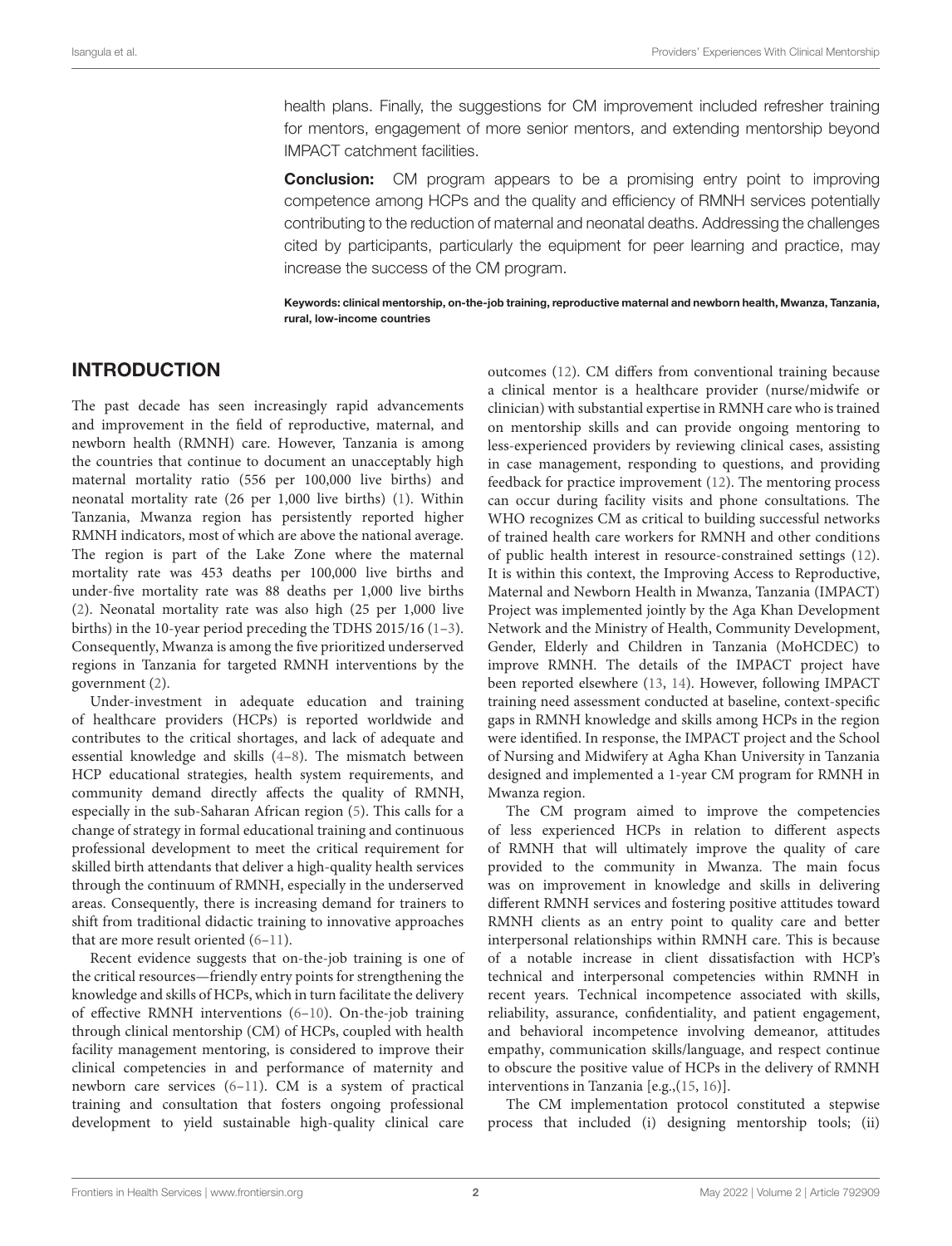identification and training of clinical and master mentors; (iii) pre-mentorship visits to healthcare facilities for identifying mentorship priorities and co-development of mentorship plans based on mentees' priorities; (iv) selection of appropriate mentorship approaches and methods; (v) conducting mentorship activities; (vi) conducting post-mentorship assessments and replanning based on new needs of mentees; and (vii) midterm progress review to address emerging gaps followed by an endline evaluation. Consequently, CM mentorship tools and training package were developed using the peer engagement process within Aga Khan entities drawing from current evidence (for instance, 6-12). The training package included theory and practical sessions on the following topics: the overview of the CM program, motivation in clinical mentorship, problem solving and decision making in health care (Day 1); interpersonal relationships in healthcare, communication skills in clinical mentorship, team building in clinical mentorship, and adult learning in clinical mentorship (Day 2); review of tools for clinical mentorship including clinical mentorship guide for mentors and master mentors (Day 3); piloting clinical mentorship tools in selected healthcare facilities in Sengerema district (Day 4); improvement of mentorship tools based on pilot exercise (Day 5); assignment of facilities of mentorship and development of mentorship action plan (Day 6) and finalization of logistics for mentorship visits (Day 7). Then, a total of 35 clinical mentors and seven master mentors with exemplary clinical performance and knowledge were trained on mentorship skills for 1 week in October 2019. On the one hand, clinical mentors constituted HCPs identified from a list of the best performers in short courses that were conducted by AKU-SONAM under IMPACT prior to the implementation of CM intervention. Other criteria for selection of mentors included possessing good clinical skills, having significant experience in RMNH care, good work ethics, excellent communication skills, and good leadership skills. The selection of mentors ensured geographical representation to avoid long travels during the implementation of the program. The regional health management team and council health management teams were consulted to help identify mentors who met the selection criteria. On the other hand, master clinical mentors were the senior experts in RMNH who were charged with supporting clinical mentors in their mentorship endeavor as part of our attempt to create a supportive environment for continuous professional skills development among clinical mentors. This was a recognition that a 1-week training may not be sufficient enough to build desired clinical mentorship skills.

Trained clinical mentors were then offered letters of introduction to the managers of 80 health care facilities in eight districts of Mwanza Region, conducted a pre-mentorship visit to identify the mentorship needs of mentees in the 1– 4 assigned facilities in early November 2019 and followed by monthly CM visits from late November 2019 to December 2020. The 80 healthcare facilities involved in CM intervention were those previously selected as the primary beneficiaries of the bigger IMPACT project [\(13,](#page-14-10) [14\)](#page-14-11). During mentorship visits, clinical mentors conducted pre- and post-mentorship assessments to determine the immediate change in knowledge among mentees and developed a plan for the next mentorship sessions. Mentors were expected to consult with master mentors for technical support and/or joint mentorship as a way of improving their mentorship practices. The project coordination team facilitated mentors with clinical mentorship tools and a small stipend for meals and transport for every mentorship visit. KI provided overall technical leadership in the CM project implementation. A midterm implementation review meeting was conducted in June 2020 in Mwanza to assess progress, identify challenges, and generate solutions. An individual questionnaire was administered to all participants to capture their experience with the project at this stage. The project data indicated that by the end of CM program, 632 mentorship visits were conducted where 1,244 mentees were reached (67% women, 77% nurses, and 23% other cadres) and 38 master mentorship visits were conducted by senior HCPs to provide on-going capacity building on mentorship skills for mentors. Therefore, this study examined the HCP's accounts following participation in the CM intervention as part of on-the-job capacity building to deliver effective RMNH services in the Mwanza Region.

## MATERIALS AND METHODS

#### **Design**

The study employed a qualitative descriptive design [\(17\)](#page-14-14) that facilitated tapping into HCPs' experiences of the CM program. A qualitative descriptive approach was deemed appropriate to answer the questions of what are the experiences of participation in the CM program, what challenges were encountered, and how can these challenges be addressed. The qualitative descriptive approach is appropriate to this inquiry as it seeks to develop an understanding and describe phenomena (e.g., experiences of participation in the CM program) without necessarily testing an existing theory [\(17\)](#page-14-14). The approach offers an effective way of gathering a deeper and richer understanding of research participants' perceptions and perspectives. This takes into consideration that HCPs' experiences of CM program in our study context may differ from those of the providers in other contexts according to their expectations, resources, and relationships within healthcare settings. The qualitative descriptive design allowed us to acknowledge the subjectivity of experiences of both the participants and we, as researchers, to actively engage in the CM implementation and research process, and to collect data in a natural setting. Furthermore, by listening to participants' descriptions in Mwanza, the design allowed us to learn from the description of their experiences of CM and ".... using this knowledge to influence (future) interventions" and/or generate research findings of "specific relevance to practitioners and policy makers" in response to RMNH care  $[(17), p. 3]$  $[(17), p. 3]$  $[(17), p. 3]$ . This is in keeping with the broader aim of the CM program, which is to improve the competencies of less-experienced HCPs in relation to different aspects of RMNH that will ultimately improve the quality of care provided to the community in Mwanza and beyond.

#### Settings

The CM intervention and the study were conducted in the Mwanza Region, which lies in the northern part of Tanzania,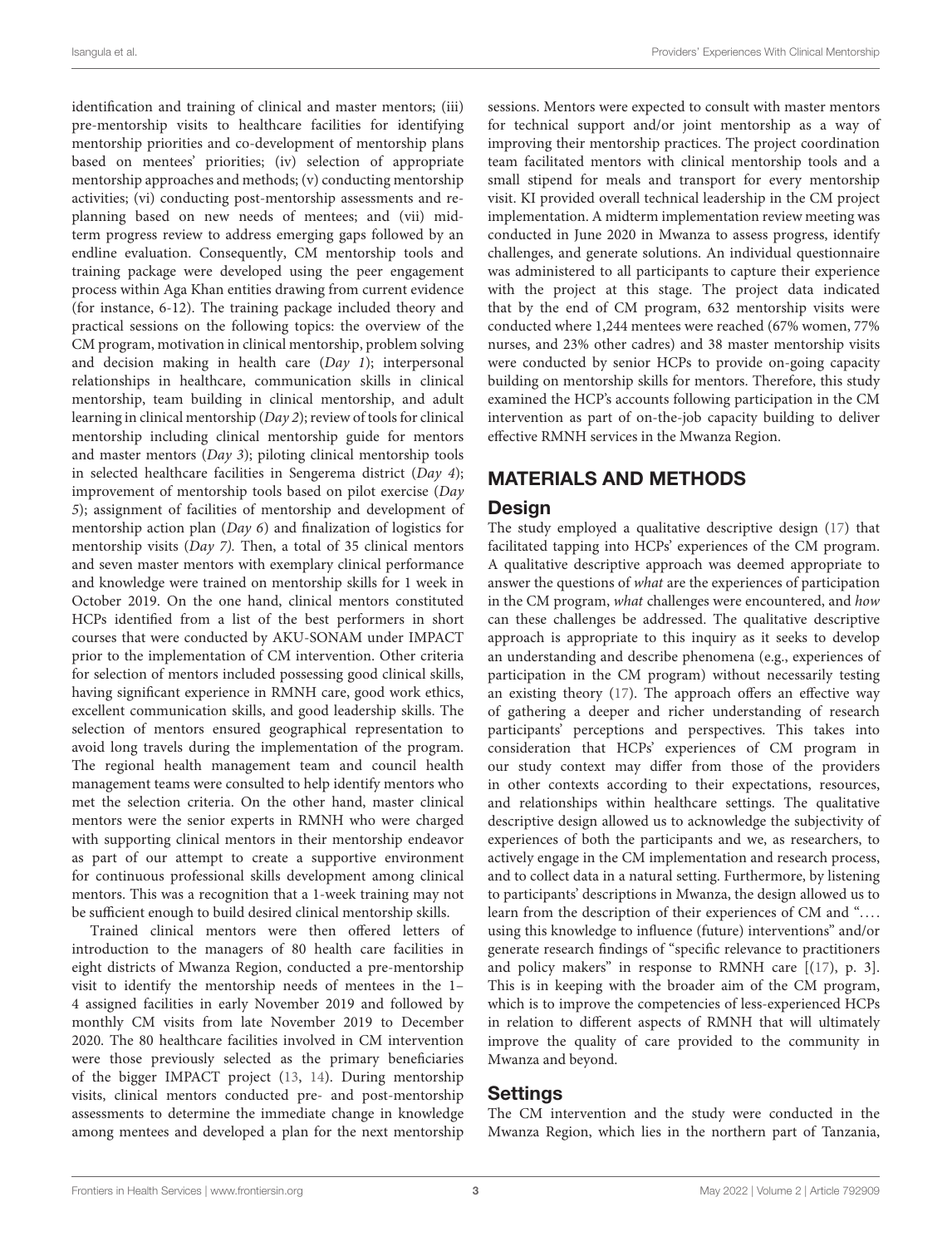bordering Lake Victoria. The details of the Mwanza Region have been reported elsewhere [\(13,](#page-14-10) [14\)](#page-14-11). Briefly, the 2017 Tanzania Human Development Report ranks the Mwanza region 13th among the 35 regions of Tanzania, with the population living in severe poverty (32.8%) and population vulnerable to poverty (19.7%) as compared to the national average of 31.3 and 18.2%, respectively [\(18\)](#page-14-15). Health facility deliveries in the Mwanza Region account for 63.6% on average, while large disparities within the region persist with 87% of deliveries occurring in facilities in urban areas vs. 54.7% in rural areas [\(1,](#page-14-0) [2\)](#page-14-1). Considering RMNH indicators, the Mwanza Region is one of five prioritized regions in Tanzania targeted by the Government to improve maternal and newborn healthcare [\(2\)](#page-14-1). Within Mwanza, four districts (Ukerewe, Ilemela, Buchosa, and Magu) were purposefully selected based on core criteria to maximize the differentiation of factors that could affect practice and behaviors. These criteria were: (i) whether the district was on the mainland or an island; (ii) whether the district was Urban/Peri-Urban, or Rural; and (iii) approximate rate of delivery by a skilled health provider. Within each district, healthcare facilities that received clinical mentorship were purposefully selected.

## Sampling of Participants

All clinical mentors and master mentors were invited to fill out an individual questionnaire during the midterm review meeting. No specific selection criterion was applied other than being either a clinical mentor or a master mentor for CM intervention. Likewise, the qualitative component of the endline survey involved Key Informant Interviews (KIIs) with HCPs conducted as part of the endline survey using purposeful sampling. The inclusion criteria in KIIs were (i) any HCP who has received CM sessions from an IMPACT-trained mentor at his/her workstation during the past 6 months preceding the endline survey; (ii) any HCP who has delivered at least three peer-to-peer mentorship sessions to other HCPs in facilities other than their working station after receiving mentorship skills training from IMPACT; and (iii) a District Medical Officer (DMO) in a sampled district with firsthand knowledge about the CM program. No other criteria were applied during the participant's selection.

# Enrollment of Participants

During midterm review, all 35 clinical mentors and seven master mentors were invited to fill an individual questionnaire during the meeting as part of implementation progress monitoring. The meeting was conducted for 3 days in June 2020. During endline survey, the principles of data saturation guided the recruitment process for qualitative interviews. Recruiters were provided with the study selection criteria to guide the identification and invitation of HCPs and DMOs. Project implementation data were examined, a list of ∼22 participants engaged in the CM intervention as mentors, mentees, and administrators were identified and their contacts were obtained. The initial communication was made by the IMPACT project implementation team with the help of the respective healthcare facility managers where the participants work. An incremental enrollment process was envisaged where additional participants were enrolled after the first few interviews until data saturation was reached. Data saturation was achieved after conducting 17 interviews. It is important to note that recent reviews have found that most qualitative studies arrive at data saturation after 9– 17 interviews [\(19\)](#page-14-16). Participants were allowed to choose a private room/office of their preference at the healthcare facility for KIIs. The use of both midterm review data and KIIs from endline survey as well as the inclusion of both HCPs and DMOs involved in the mentorship program facilitated data triangulation which is critical in ensuring qualitative research rigor [\(20\)](#page-14-17).

# Data Collection Tools

A peer engagement strategy was employed to develop and translate both the questionnaire for clinical mentors and master mentors used during the midterm review and the semi-structured interview guides for KIIs for HCPs and DMOs used during endline survey into Swahili. Open-ended questions on the individual questionnaire for mid-term review ranged from topics of mentorship and challenges encountered to suggestions for improvements. Relatedly, an initial list of open-ended questions on the KIIs guides specifically focusing on CM was developed based on an overarching evaluation question: How has IMPACT's health worker mentorship model contributed to strengthening RMNH health human resources in Mwanza? The initial guides were subjected to review by experts within Aga Khan Development Network (Aga Khan University, Aga Khan Health Services, and Aga Khan Foundation). Topics for the final version of KII guide used for mentors and mentees ranged from how the CM model benefited the HCP and the facilities of mentorship, challenges encountered during CM visits to suggestions for improvement (HCP guide). Topics for the DMO guide ranged from improvements on RMNH in the district following implementation of the CM model and challenges of implementation to suggestions for improvement.

# Data Collection

As noted above, data used for this analysis were collected first, during the midterm project review in June 2020 conducted in Mwanza. About 42 self-administered individual questionnaires were distributed by the project staff to all 35 mentors and seven master mentors. All 42 questionnaires were returned at the end of the meeting, checked for completeness, and de-identified for analysis.

For KIIs conducted during endline evaluation, prior to data collection, six research assistants with bachelor's degree in social sciences and qualitative experience were recruited and trained by senior qualitative researcher for 5 days. The training focused on appropriate note taking, probing effectively, field reflection notes, ethical considerations, and informed consent. As part of the training, a pilot exercise involving two KIIs—one with male and one with female participants—was conducted by the research assistants in an urban facility to pre-test the interview guide in advance. The interview guides were then adjusted slightly to ensure suitability, comprehension by participants, length of discussion, and sensitivity. These two participants were excluded from subsequent interviews. All interviews were conducted in a convenient room/office. The room/office for the KIIs was confirmed with respondents in advance to enable respondents to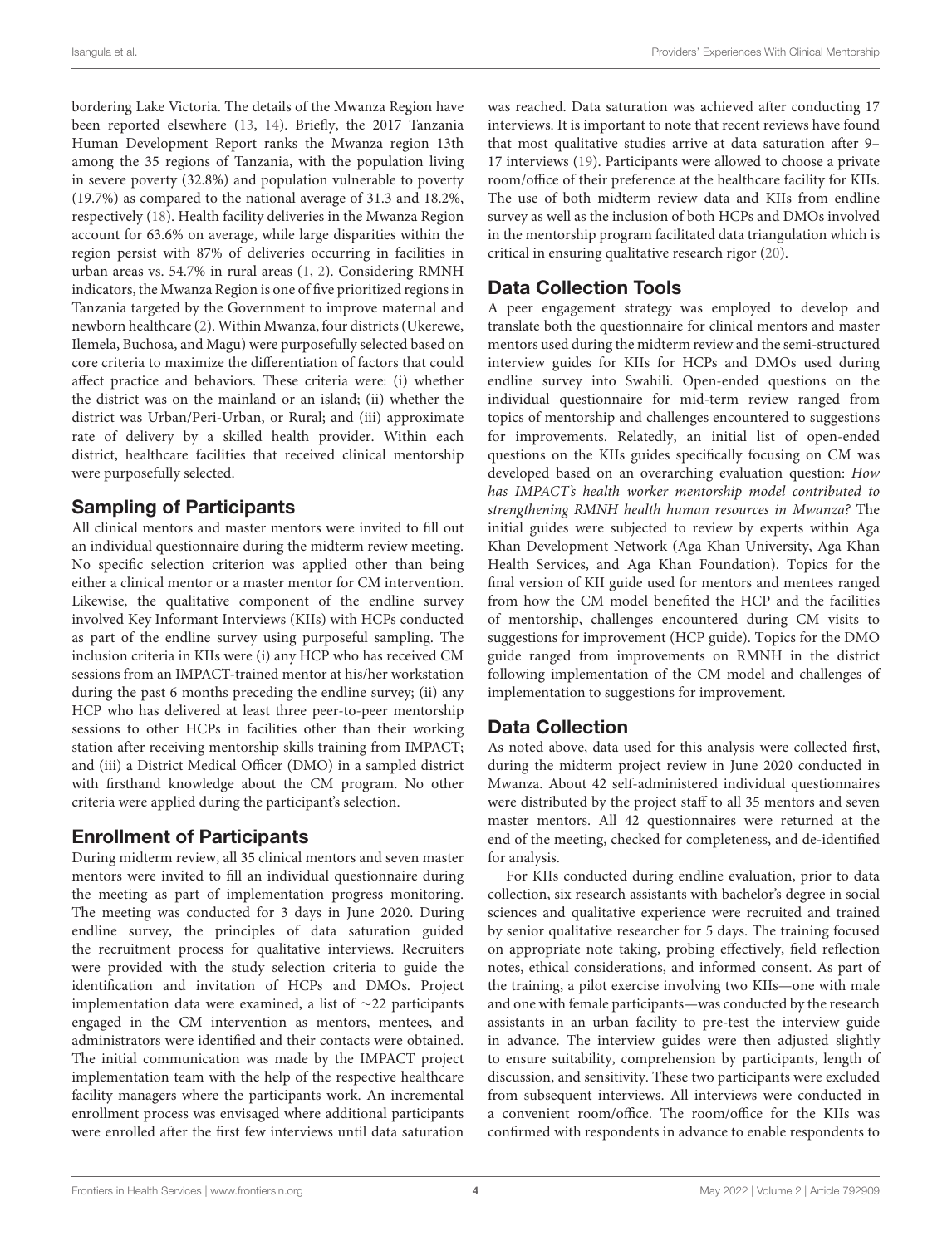identify an alternate location if required. Upon arrival, research assistants obtained informed consent and engaged respondents for ∼45–60 min in a semi-structured dialog on the study content provided above (data collection tool). Each KII was conducted by one facilitator in a face-to-face encounter while adhering to COVID-19 preventive measures. All KII sessions were audio recorded, with the consent of participants, for translation and subsequent transcription. In addition, field notes were maintained to ensure all key findings and fieldwork descriptions are captured. The fieldwork team held debrief sessions daily after data collection to discuss how the sessions occurred and address any identified gaps or matters arising. The endline evaluation survey of the IMPACT project was conducted between September and October 2020.

### Data Management and Analysis

The individual questionnaires from the midterm review meeting were converted to electronic format, de-identified, and uploaded into Nvivo software for analysis together with KIIs transcripts. KII interview transcription and translation occurred simultaneously by research assistants and were verified by the research team. After transcription and translation, interview transcripts were de-identified, pseudonyms generated for each participant, and the data were uploaded into NVivo 11 software (QSR International, Australia) for deductive thematic coding.

Thematic analysis embraced Braun and Clarke's [\(21\)](#page-14-18) approach and began after a couple of interviews and continued as more data were being gathered. More specifically, KI examined the research questions and interview guides and generated a list of initial themes and subthemes. These themes and subthemes were subjected to review by the research team members resulting in a consensual list. Then, KI coded the rest of the transcripts, refining and generating more codes upon coming across a new segment of data that could not fit into the initial codes. Codes were then sorted into existing subthemes and themes, followed by a collation of all relevant coded data extracts within identified themes. Throughout coding and refinement, peer consultation was maintained by frequently discussing within the research team to reflect on the themes and subthemes generated. Disagreements on the themes and subthemes were resolved through consensus building among research team members. Then, the themes and related contents were exported to an MS Word document for interpretation and report writing. Participants' accounts related to CM were used for this article.

#### Ethical Considerations

The study received ethical clearance from the Aga Khan University ethics committee and the National Institute of Medical Research (NIMR/HQ/R.8a/Vol.IX/3444). Permission to conduct research was sought and received from local government authorities. Midterm review data were gathered as part of project implementation progress monitoring. During KIIs, all respondents provided verbal consent before participation. Respondents were invited to review the consent documents or have them read to them to ensure their full understanding. Those who agreed to participate were given a copy with study information and contact details to take home. All of the KIIs were held within an office/room in the healthcare facility selected by the respondent(s). All notes, transcripts, and audio recordings were kept in password-protected computers, stored temporarily in a secure room at the IMPACT office in Mwanza before transporting to a SONAM data center in Dar Es Salaam and were only accessed by the study team. All data used in reports were de-identified to ensure the anonymity of participants.

# RESULTS

The midterm review questionnaire involved all 42 mentors and master mentors (60% women and 48% Nurses). Likewise, a total of 17 KIIs were conducted in four districts of the Mwanza Region. Participants included mentees (47%), mentors (29%), and DMOs (24%). Majority of participants were women (57%), nurses (47%), working at the dispensary (35%), and primarily performing clinical duties related to RMNH care (47%), with the 29% performing both clinical and administrative roles. **[Tables 1](#page-7-0)**, **[2](#page-8-0)** summarize participants' characteristics.

## Summary of Key Findings

Clinical mentors and mentees cited the areas of on-thejob training as skills ranging from antenatal care, neonatal resuscitation, monitoring and management of complications related to pregnancy and delivery, to infection control and prevention. Clinical mentorship was cited to increase knowledge, skills, confidence, and change in the HCPs' attitude in RMNH service delivery on the one hand, and increased service uptake, quality, and efficiency and contributing to the reduction of maternal and neonatal mortality due to proper pregnancy and complication monitoring and timely response, on the other hand. The challenges of the mentorship program were inadequate equipment for learning and practice, the limited financial incentive to mentees, shortage of staff and associated time constraints, weaker support from management, and inadequate number of senior HCPs to conduct mentorship. The drivers of sustainability of the clinical mentor program and resulting changes were cited as the willingness of mentees to continue with the practice, ongoing peer-to-peer mentorship, the availability of necessary supportive structures, and the integration of the mentorship program into existing district health plans. Finally, the suggestions for improvement of mentorship program were refresher training for mentors, engagement of more senior mentors, and extending mentorship beyond IMPACT catchment facilities. Each of these issues are detailed below.

#### Areas of Capacity Building During the CM Program

Participants were first asked about the areas of capacity building during the clinical mentorship program. From both the individual questionnaires administered during the midterm review meeting and KIIs conducted during the endline evaluation, several topics were reported by both mentors and mentored HCPs to have been implemented as part of the clinical mentorship to deliver RMNH services. Common topics cited included management of eclampsia and preeclampsia, neonatal resuscitation/Helping baby breathe (Hbb), filling and usage of partograph in monitoring progress of labor, management of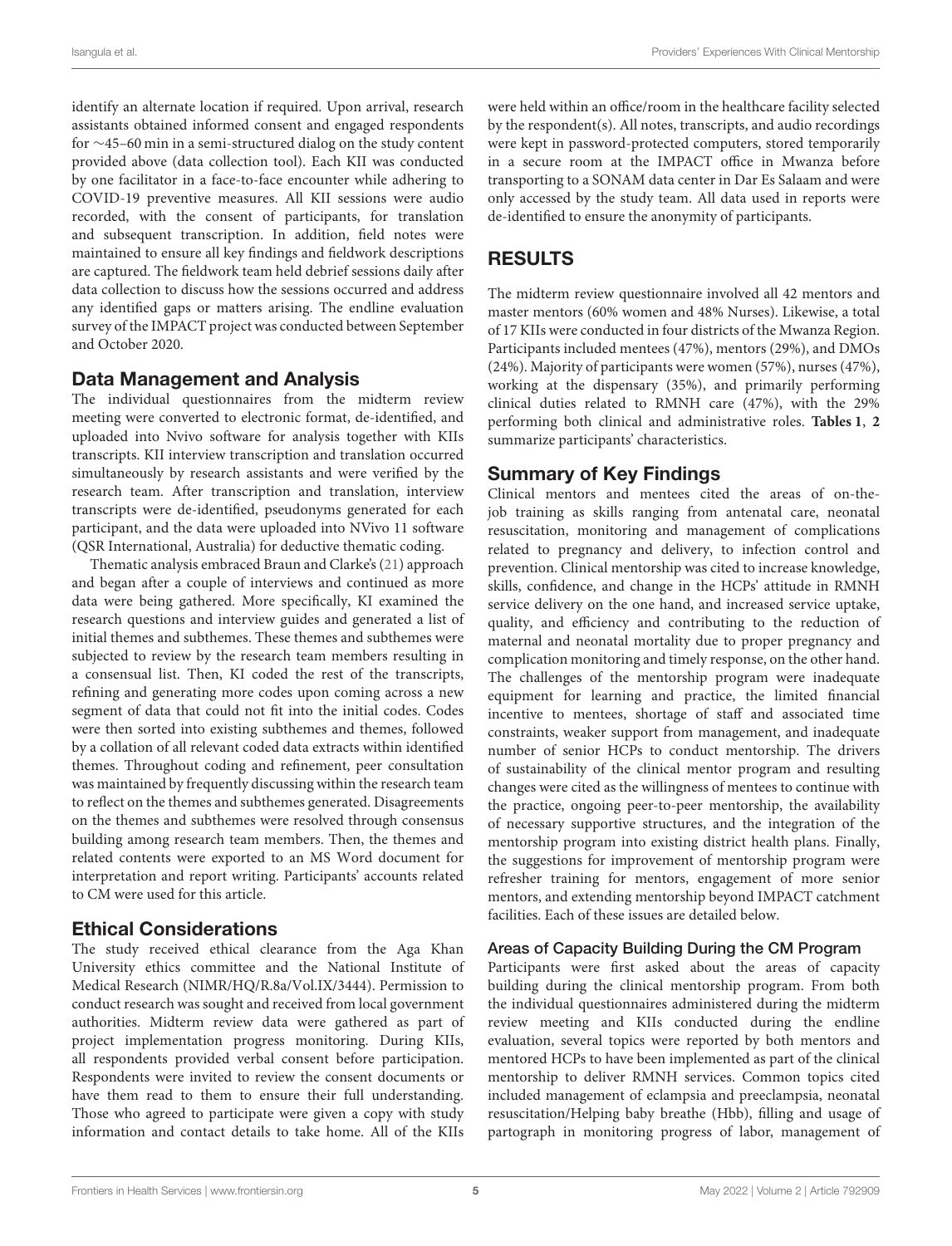#### <span id="page-7-0"></span>TABLE 1 | Participants' demographics.

|                                                | Mid term review participants |                       |              |
|------------------------------------------------|------------------------------|-----------------------|--------------|
|                                                | <b>Clinical mentors</b>      | <b>Master mentors</b> | <b>Total</b> |
| <b>District</b>                                |                              |                       |              |
| llemela                                        | $4(11\%)$                    | 2(29%)                | 6 (13%)      |
| Buchosa                                        | $4(11\%)$                    | 0                     | 4 (10%)      |
| Magu                                           | $4(11\%)$                    | 0                     | $4(10\%)$    |
| Ukerewe                                        | $4(11\%)$                    | $\circ$               | $4(10\%)$    |
| Sengerema                                      | 5(15%)                       | 5(71%)                | 10 (24%)     |
| Nyamagana                                      | 8 (24%)                      | $\circ$               | 8(18%)       |
| Misungwi                                       | $4(11\%)$                    | $\circ$               | $4(10\%)$    |
| Ngudu                                          | 2(6%)                        | $\circ$               | 2(5%)        |
| Total                                          | 35 (100%)                    | 7 (100%)              | 42 (100%)    |
| Gender                                         |                              |                       |              |
| Male                                           | 14 (40%)                     | 3(43%)                | 17 (40%)     |
| Female                                         | 21 (60%)                     | 4(57%)                | 25(60%)      |
| Total                                          | 35 (100%)                    | 7 (100%)              | 42 (100%)    |
| Cadre                                          |                              |                       |              |
| Nurses and midwives                            | 20 (57%)                     | 4 (57%)               | 24 (57%)     |
| Medical doctors                                | 12 (34%)                     | 3(43%)                | 15 (36%)     |
| Others (clinical officers, anaesthesiologists) | 3(9%)                        | $\circ$               | 3(7%)        |
| Total                                          | 35 (100%)                    | 7 (100%)              | 42 (100%)    |

#### Endline KII participants

|                                         | <b>Clinical mentors</b> | <b>DMOs</b> | <b>Mentees (HCPs)</b> | <b>Total</b> |
|-----------------------------------------|-------------------------|-------------|-----------------------|--------------|
| <b>District</b>                         |                         |             |                       |              |
| llemela                                 | 12                      | 1           | 3                     | 6 (35%)      |
| <b>Buchosa</b>                          | $\circ$                 | 1           | 1                     | 2(12%)       |
| Magu                                    |                         |             | 3                     | 5 (29%)      |
| Ukerewe                                 | $\mathbf{2}$            | 1           | $\overline{1}$        | 4(24%)       |
| Total                                   | 5 (29%)                 | 4 (24%)     | 8 (47%)               | 17 (100%)    |
| Gender                                  |                         |             |                       |              |
| Male                                    | 3                       | 3           | 2                     | 8 (47%)      |
| Female                                  | $\overline{c}$          | 1           | 6                     | 9(53%)       |
| Total                                   | 5                       | 4           | 8                     | 17 (100%)    |
| Cadre                                   |                         |             |                       |              |
| Nurses                                  | $\mathbf{2}$            | $\circ$     | 6                     | 8 (47%)      |
| Medical doctors                         | 3                       | 4           | 0                     | 7(41%)       |
| Clinical officers                       | 0                       | 0           | $\overline{c}$        | 2(12%)       |
| Total                                   | 5                       | 4           | 8                     | 17 (100%)    |
| <b>Facility level</b>                   |                         |             |                       |              |
| Hospital                                | $\mathbf{2}$            | 4           | 3                     | 5 (29%)      |
| Health center                           |                         | 0           | 1                     | 2(12%)       |
| Dispensary                              | $\mathbf{2}$            | 0           | 4                     | 6(35%)       |
| Other (Admin)                           | $\overline{4}$          | 0           | 0                     | 4(24%)       |
| Total                                   | 5                       | 4           | 8                     | 17 (100%)    |
| Primary responsibilities administrative | 0                       | 4           | 0                     | 4(24%)       |
| Clinical (RMNH) only                    | 3                       | 0           | 5                     | 8 (47%)      |
| Both                                    | $\mathbf{2}$            | 0           | 3                     | 5 (29%)      |
| Total                                   | 5                       | 4           | 8                     | 17 (100%)    |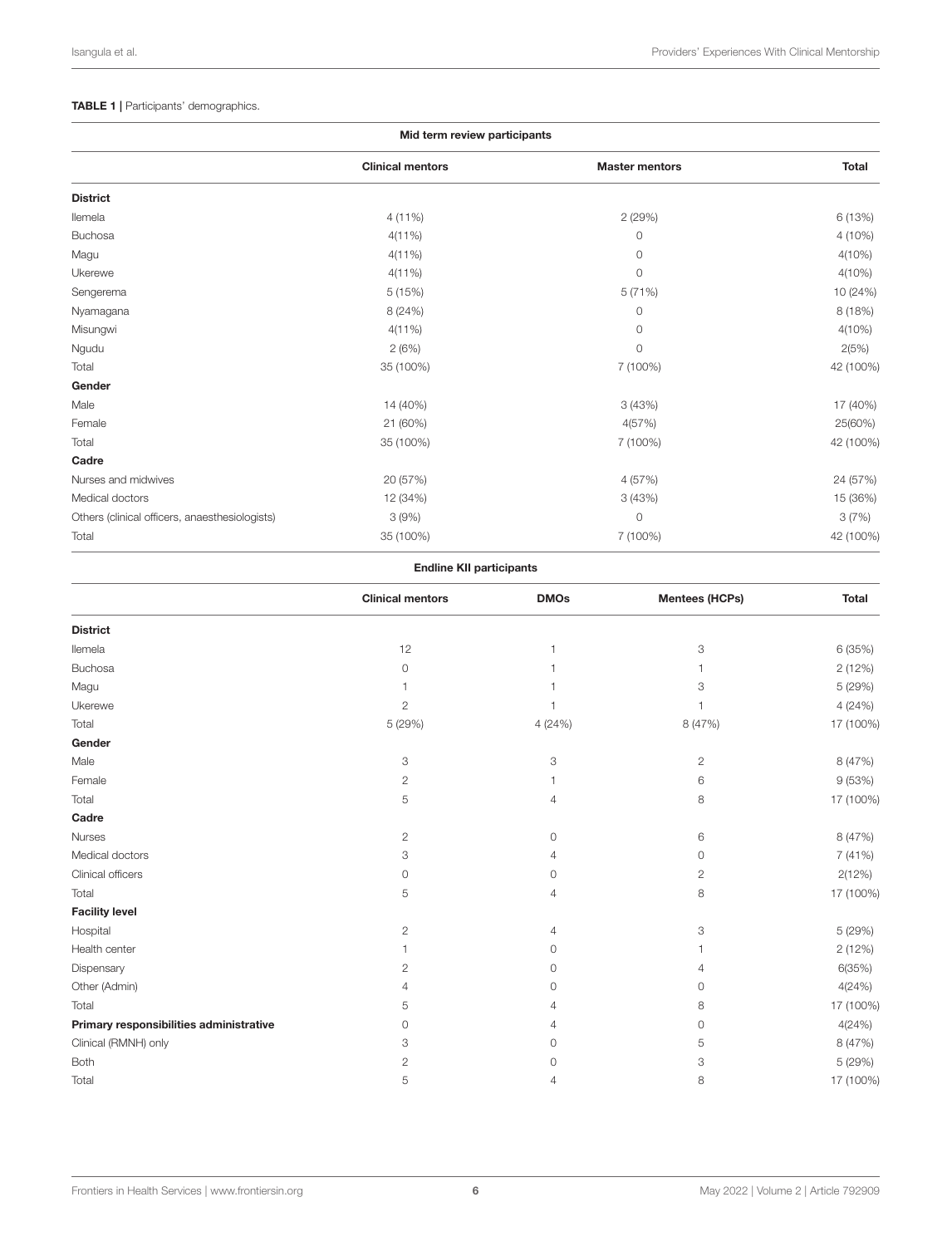#### <span id="page-8-0"></span>TABLE 2 | KIIs participants' characteristics.

| Participant<br>category | Demographics                                                               |
|-------------------------|----------------------------------------------------------------------------|
| <b>DMOs</b>             | Male, medical doctor, overall in charge of the district<br>health issues   |
|                         | Male, Medical doctor, overall in charge of the district<br>health issues   |
|                         | Female, Medical doctor, overall in charge of the district<br>health issues |
|                         | Male, Medical doctor, overall in charge of the district<br>health issues   |
| <b>HCPs-Mentees</b>     | Female, Nurse, RCH incharge                                                |
|                         | Male, Clinical Officer, Facility Incharge, Dispensary level                |
|                         | Female, Nurse, works on MNH, Health center,<br>Dispensary                  |
|                         | Female, Nurse, dispensary                                                  |
|                         | Male, Clinical officer, Dispensary                                         |
|                         | Female, Nurse, District Hospital                                           |
|                         | Female, Nurse, District Hospital                                           |
|                         | Female, Nurse, District Hospital                                           |
| <b>HCPs-mentors</b>     | Male, Medical doctor, Regional Hospital                                    |
|                         | Female, Nurse, Matron, Mentor, Dispensary                                  |
|                         | Female, Medical Doctor, Facility incharge, Health center                   |
|                         | Male, Nurse, works at MCH, Dispensary                                      |
|                         | Male, Medical doctor, District Hospital                                    |

post-partum hemorrhage (PPH), breech delivery, antenatal care (ANC), abortion care, active management of the third stage of labor (AMTSL), and infection prevention and control (IPC). **[Figure 1](#page-9-0)** summarizes the common topics of mentorship cited by participants.

#### Benefits of the CM Program

Respondents were asked about the usefulness of the CM model. The benefits of the mentorship model cited by participants of the midterm review and KIIs are those related to individual HCPs and those related to the improvement of RMNH services. Both individual and service improvement benefits were frequently cited together by participants. For instance, DMOs found the mentorship model useful to HCPs because it contributed to improved knowledge and skills among providers and also change their attitudes. Also, all DMOs affirmed that the CM program was practical oriented, cheap, and cost effective. These findings were echoed by the mentored HCPs who further reported the mentorship model to have increased their knowledge, skills, and confidence, and consequently improved the types and quality of RMNH services that they offered:

"At a personal level, I have benefited much in that I can express myself at the theatre. . . that I can even stand and educate my peers irrespective of their age.... even in providing care to Mothers, my confidence has really increased from the mentorship I received." (Mentee, Nurse)

"There are some changes that cannot be directly seen but I believe the mentorship has really helped like I said, to reduce maternal and infants' mortality. It might not be seen directly but the service providers' capacities have been improved." (DMO, Medical Doctor)

According to HCPs, the CM model facilitated gaining skills in the early detection of complications. CM was thus associated with more and better RMNH services. Similarly, DMOs and mentored HCPs said the mentorship model contributed to the reduction of complaints about the quality of services offered and contributed to the reduction of maternal and child deaths. The mentorship model was indeed associated with increased availability of quality RMNH services and reduced maternal and child deaths.

"Since I mentored my colleagues, the major things that I have observed is that the death of infants has reduced; we have also been able to save so many women, who got PPH before or after delivery." (Mentor, Nurse)

"I have received a lot of benefits. We have improved maternal and neonatal services. The services are now of good quality services and are provided on time." (Mentee, Nurse)

The benefits of CM were extended to increased ANC service uptake and responsiveness. Some HCPs suggested that mentorship increased the number of women who came to the clinics and who were served timely—and without the need to be referred to distant health facilities.

"And . . . a very good example you may not believe it, Ukerewe is a district hospital that is separated by Lake Victoria and we have been going there to mentor them. The number of women who come to the clinics every month has increased and the clients who needed to cross (the lake to other facilities) for further examination and treatment can now get the services at the very same place that they are supposed to. All this was made possible because of that mentorship." (Mentor, medical doctor)

In summary, the CM was cited to have benefited the HCPs in terms of improving their knowledge, skills, confidence, and change in their attitude toward RMNH service delivery. The CM was also linked to increased service uptake, quality, and efficiency, and reduced maternal and neonatal mortality. **[Table 3](#page-9-1)** summarizes the benefits of CM cited by participants.

#### Challenges Encountered During the Implementation of the CM Program

The challenges encountered during the implementation of CM cited during midterm review and KIIs were 5-fold. First, inadequate equipment (e.g., models) for practical-based mentorship sessions. Inadequate equipment appeared to limit the learning experience during and after mentorship sessions where self-practice and peer learning are envisaged.

"Another challenge is that we do not have the equipment to use for mentorship trainings so it becomes difficult to practice on our own when the mentor leaves." (Mentee, Clinical Officer)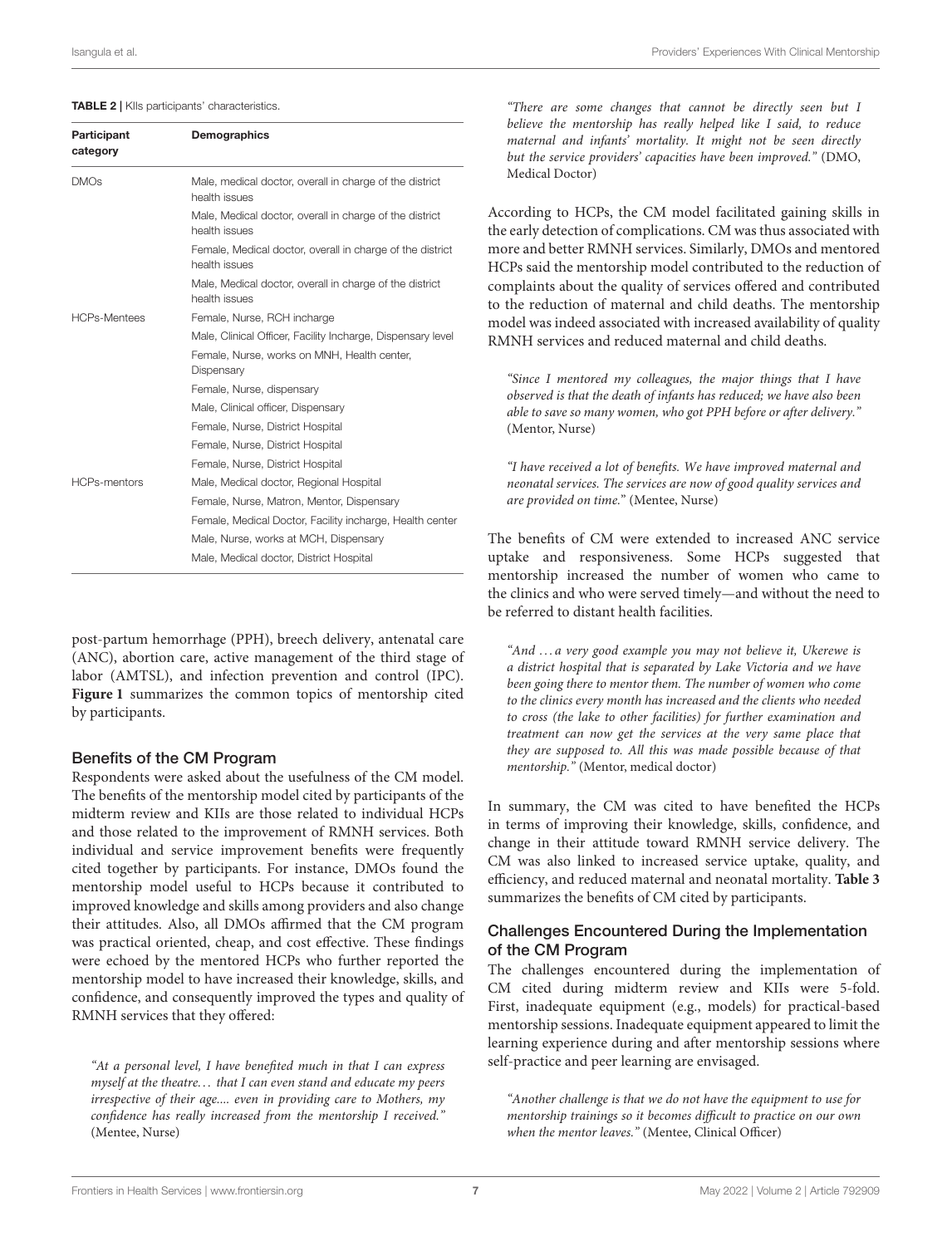| <b>Abortion acls amtsl and</b>                                                      |  |  |  |  |
|-------------------------------------------------------------------------------------|--|--|--|--|
| anc checklist anemia $\mathbf{aph}$ ectopic pregnancy                               |  |  |  |  |
| Eclampsia.contesta.Breech cervical compression                                      |  |  |  |  |
| episiotomy nuid <b>Hbb</b> history taking <b>Ipc</b> kmc labour malaria mva newborn |  |  |  |  |
| assessment obstructed labor trial of scar uam SepSiS shock tear dose                |  |  |  |  |
| Partograph placenta removal pmtet postnatal care pph                                |  |  |  |  |
| preeclampsia prom rapport ruptured                                                  |  |  |  |  |
| <b>FIGURE 1</b>   Common topics of clinical mentorship.                             |  |  |  |  |

<span id="page-9-1"></span><span id="page-9-0"></span>TABLE 3 | Benefits and challenges of clinical mentorship.

| Benefits of clinical mentorship                                                                                                |                                                                                                                                                                                                  |                                                                                                                          |  |  |
|--------------------------------------------------------------------------------------------------------------------------------|--------------------------------------------------------------------------------------------------------------------------------------------------------------------------------------------------|--------------------------------------------------------------------------------------------------------------------------|--|--|
| <b>Benefits to individual HCPs</b>                                                                                             | <b>Benefits for RMNH services</b>                                                                                                                                                                | <b>Cross-cutting benefits</b>                                                                                            |  |  |
| • Increased knowledge and skills<br>• Increased confidence<br>• Facilitated change in attitudes<br>• Increased HCP performance | • Improved quality, efficiency and timeliness of<br>RMNH services offered<br>• Increased availability of services<br>• Increase in women using the clinic<br>• Reduced maternal and child deaths | • Clinical mentorship program was regarded as<br>practical-oriented, cheap and cost effective                            |  |  |
|                                                                                                                                | Challenges of clinical mentorship                                                                                                                                                                |                                                                                                                          |  |  |
| <b>Challenges related to HCPs</b>                                                                                              | Challenges related to CM program design                                                                                                                                                          | Challenges related to health service<br>organization/management                                                          |  |  |
| • Absenteeism while on leave<br>• Opposition from colleagues<br>• Non-adherence to the quidelines                              | • Inadequate equipment for mentorship<br>sessions, peer learning and self-practice<br>• Inadequate participation of senior HCPs<br>trained as mentors                                            | • Staff turnover due to transfers<br>• Shortage of staff<br>• Weaker support from local management<br>• Time constraints |  |  |

Second, limited financial incentives for mentees. While there seemed to be a dedicated budget that was well-funded to support mentors' stipends in conventional training and mentorship visits, such support was cited as absent during subsequent mentorship sessions where mentees are not offered any financial incentives. This suggests that the notion of on-the-job training may not be well-conceived by some mentored HCPs.

"Another challenge is when you go for regular trainings, there is some money that is given to participants. But when you come to mentor others, there is no money to give to participants." (Mentor, Nurse)

Third, human resources issues such as staff shortage and associated time constraints were cited as crippling the mentorship program. There was a need for RMNH care provision to continue undisturbed even as some providers worked as mentors or engaged as mentees. It was thus unsurprising to record the absenteeism of staff who had been scheduled as mentees. Furthermore, other challenges faced during mentorship as per HCPs included non-adherence to the guidelines, limited or delayed support from authorities, and

opposition from colleagues. Oppositions from colleagues appear to be rooted in the prevailing inferiority–superiority complex in the healthcare sector and financial interests.

"You may visit a facility and you find that providers show less interest or express uncertainties of your ability to mentor them based on your cadre" (Mentor, Nurse)

"The common challenges that we faced is the opposition that we sometimes receive from colleagues. Some may say, 'you went for the program for all those weeks and you got good money, and now you are coming back just to educate us (without giving us some)' (Mentor, Nurse)

Another human resource challenge cited is staff turnover due to transfers. HCPs who received mentorship would be moved to other distant facilities and new HCPs would be posted where a mentorship session on a particular topic was recently completed. It was also common for mentors to be moved to distant facilities leaving their primary facility of mentorship unattended. This required program coordinators, mentors, and mentees to reorganize their resources, schedules, and topics in an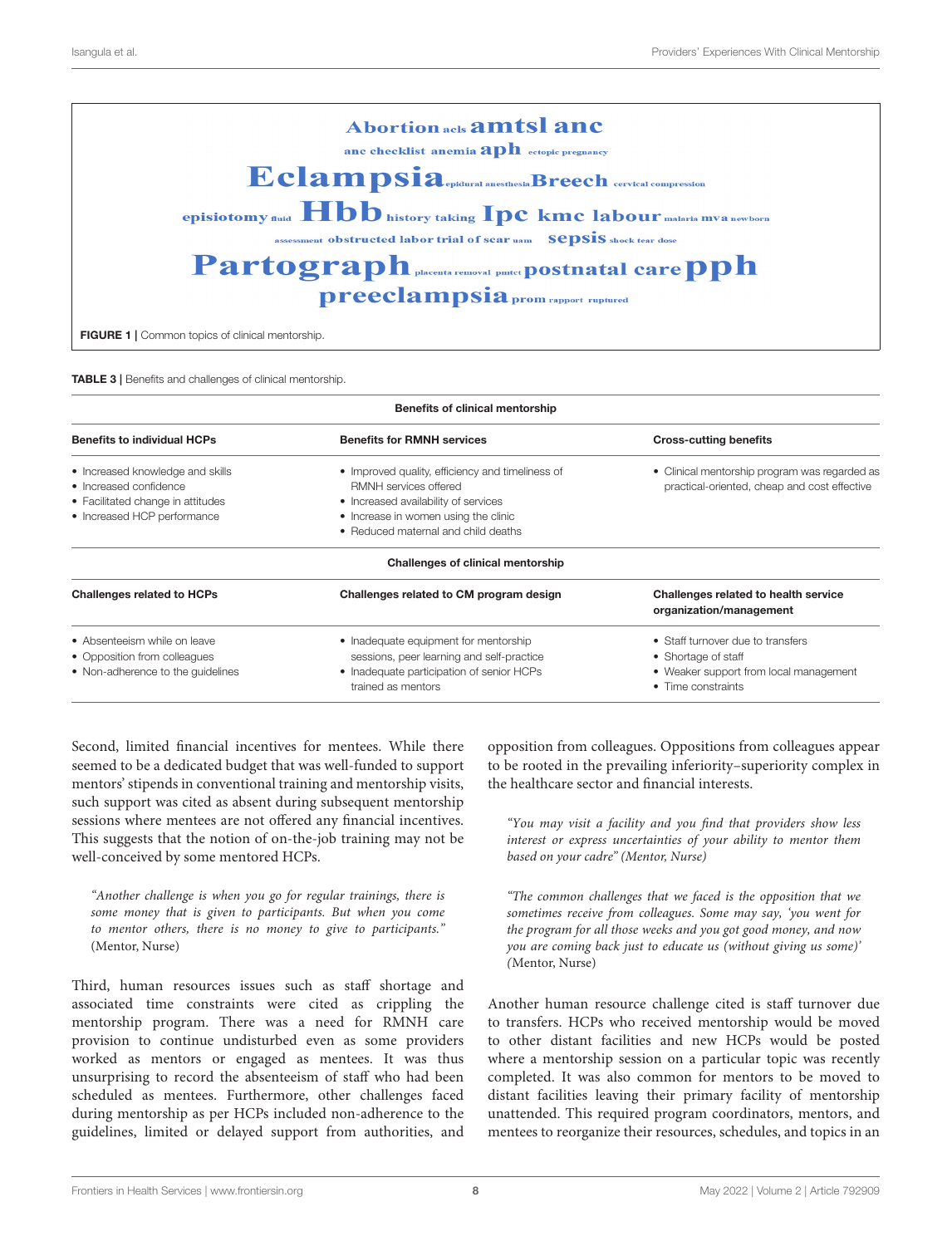attempt to address the challenge. The transfers also meant that the mentees did not get enough time to apply what they learned and observe change.

"The problem comes when a staff is mentored on maternal and child health, then they get transferred to a facility that is not under the program, then those who are untrained are transferred to the facility under the program. Sometimes you meet with say 3 new faces transferred from another facility then you start mentorship a fresh because, those you had mentored and had started improving services at the facility have been transferred already." (Mentor, Medical doctor)

Fourth, weaker support from local management is marked by the bureaucratic process when seeking permission from supervisors to leave mentors' workstations to travel to far-off health facilities to mentor providers.

"Challenges are many, even being accepted by leaders in a particular region... and you need to seek permission from the authority. Sometimes we are few and we weigh up the time taken seeking permission and we end up just breaching it and we are left to offer mentorship in fear of what will happen next..." (Mentor, Clinical Officer)

And finally, inadequate senior HCPs to continue doing mentorship programs as per DMO's accounts. It is important to note that most senior HCPs who were trained as mentors did not subsequently conduct mentorship visits to their assigned facilities due to concerns of inadequate financial incentives.

"There are challenges, you can never miss challenges . . . You know it is being done by IMPACT and that is why we see it as it is. You see, I do not have senior medical officers, I also lack senior nursing officers who are supposed to do these mentorships, because duties of graduate nurse and doctor is teaching, and we do not have them. You see, that is a very big challenge. We are even scared that the day IMPACT withdraws their staff who are supporting us – 'How will we take off?' and that is our biggest challenge." (DMO, Medical Doctor)

#### Sustainability of the CM Program and Resulting **Changes**

Participants of the midterm review meeting and KIIs were also asked about the sustainability of the mentorship program. The drivers of sustainability of the mentorship program were cited as 3-fold. First, the willingness of mentees to continue offering services because of the obvious benefits that mentorship has brought such as the availability of more and better services.

"Clients are getting better services.... The skills that we have gained, we will continue to apply them so that, whenever you come back, you will find that we are still offering good services." (Mentor, Nurse)

Second, peer-to-peer mentorship because providers had been well-mentored. However, some HCPs suggested that sustenance of mentorship would require attention to necessary support and willingness of mentors and mentored HCPs to share and exchange the new knowledge and skills. HCPs who received training on mentorship skills were encouraged to keep on mentoring others. The availability of a mentor at a facility emerged as one of the most important contributors to the sustainability of mentorship because of other HCPs being able to reach out for information/assistance whenever in need:

"In our facility, we have on-job training and what makes us happy is that one of our staff is a mentor... we also teach one another and remind one another. . . so we have to teach our colleagues. When you forget you ask for assistance." (Mentee, Nurse)

Third, the availability of necessary structures. HCPs said people were likely to continue with the CM program so long as there was a willingness to continue with the programs. Furthermore, HCPs noted that already the necessary structures such as guidelines and follow-up mechanisms were in place and they could also consider using whatever was readily available.

"These mentorship and changes will continue because we have been enhanced in many areas. The facility now has equipment; it also has guidelines. When IMPACT leaves they will not take away the guidelines. They will leave us with the guidelines for ANC and family planning. And the equipment are there... We have given feedback; we have action plans that are in the files. We also have meetings where we will keep reminding each other. We have meetings for those managing data. When someone comes with the data indicating a drop in delivery, for example, if there were 14 deliveries and now, they are 4, we will have to follow up and know what caused it. We will address the concerns that are there. The methods that we used to motivate health workers to encourage the community to come and access services are the same ones we will use. So, they will continue . . . ." (Mentee, Clinical Officer)

"My opinion is that that service should continue and because IMPACT has really helped us, it is my belief that as a ministry, we should ensure it is sustainable. Because at the end of the day when a project comes to an end it goes with everything, it is because we do not absorb what has been brought to us... So, it is up to us the service providers to change that mindset that 'The project is for IMPACT'... As service providers, we should absorb the knowledge were offered so that when they leave, we keep doing the good things that they have left with us." (DMO, medical Officer)

Fourth and finally, integration of the mentorship program into existing district health plans and use of IMPACT trained mentors for ongoing internal mentorships. DMOs affirmed that they have integrated mentorship into district budgets, are using and motivating trained mentors for internal mentorships, and are now training more senior mentors.

"We have also incorporated (mentorship) in our budgets, so we do it internally ... by using those who were trained by IMPACT, motivating them to continue mentorship. So, you find that there is a budget for professional development." (DMO, Medical Doctor)

"Right now, we are training doctors and the strategy is that we want to have enough senior medical officers. Once we have senior medical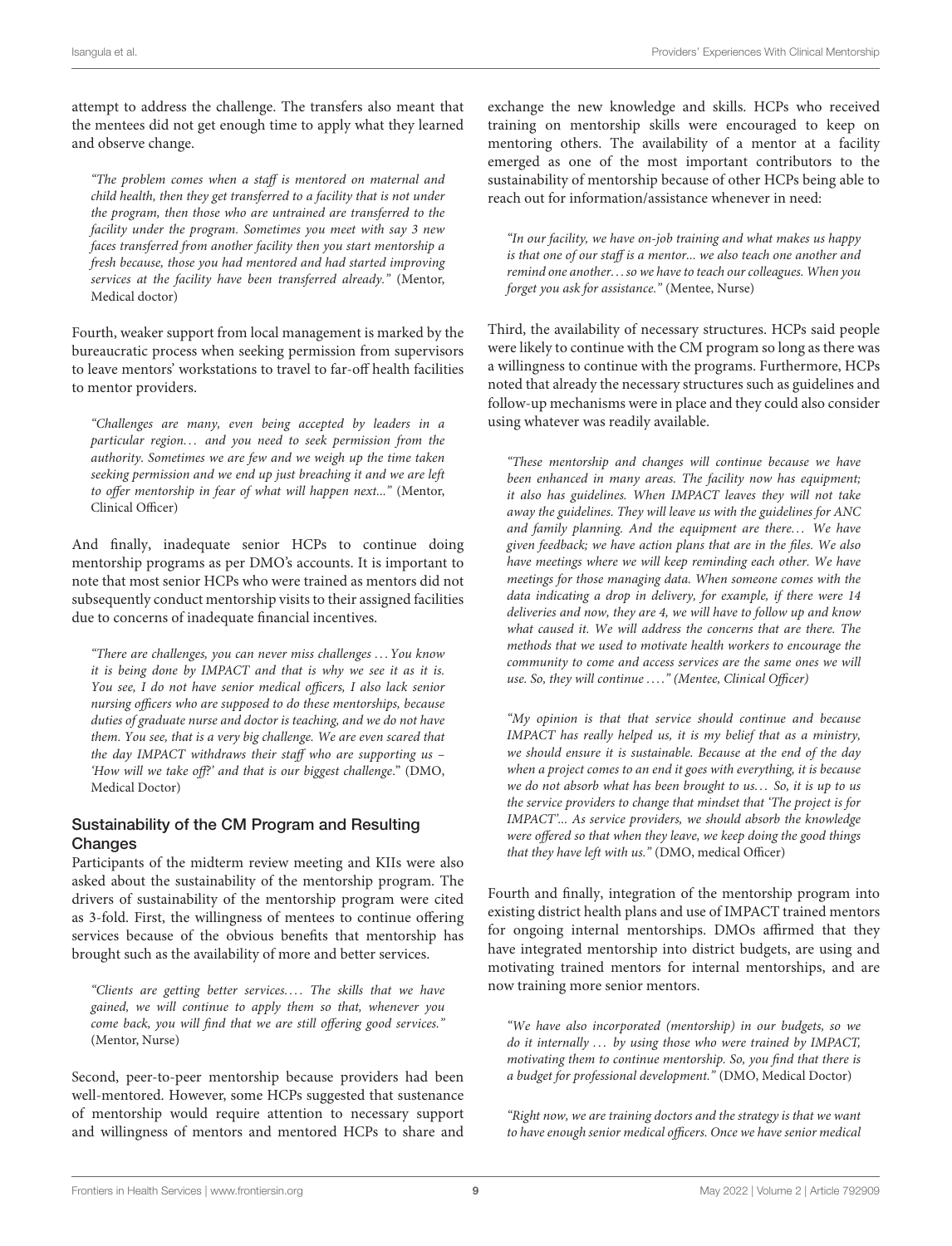officers as mentors the rest will fall into place so that these mentors are not lost." (DMO, Medical doctor)

#### Suggestions for Improvement of the CM Program

During the midterm review meeting and KIIs, HCPs, master mentors, and DMOs reported several overlapping areas for improvement of the mentorship model. There was a consensus among many participants on the need to ensure continuity of the mentorship program including refresher training—and consider having a trainer of trainers in every facility. This was cited to ensure providers got new updates and that incoming new staff got the necessary skills. Refresher training was also important because it provides an opportunity for providers to freshen knowledge acquired earlier.

"I think the mentorship program should be continuous. This is because we keep having new updates all the time. When it comes to service providers, we always have new service providers employed. Therefore, it should be continuous because you can also forget at times. Some people are lazy in reading the guidelines. Therefore, the mentorship should be continuous." (Mentee, Nurse)

"If the donors are still there then we should continue to get refresher trainings because things change every time, so any new knowledge that comes in, we should be informed." (Mentor, Nurse)

Some participants recommended having senior mentors (specialists) conducting mentorship in peripheral facilities because by having them, local community members were unlikely to need referrals and travel to distant health facilities—on poor road networks.

"It will be good to have senior mentors in peripheral facilities. Specialists are still very few. Infrastructure, roads - some of the roads to those clinics are impassable. Some facilities do not have ambulances, so you find patients are carried using stretchers which take a long time to reach to hospital." (Mentor, Nurse)

Finally, some participants recommended scaling up and extending the clinical mentorship program beyond the IMPACT program catchment areas. This is in recognition that CM intervention was only implemented in 80 healthcare facilities that were the primary beneficiaries of the IMPACT project.

"Mentorship should not be done only in the facilities under the [IMPACT] program rather, they should extend the mentorship to other facilities that are not under the program because maternal and child mortality does not occur only in facilities under the program but in all facilities." (Mentee, Nurse)

### **DISCUSSION**

This study aimed at exploring the experiences of HCPs following the implementation of the CM program for RMNH services in the Mwanza Region. To achieve this objective, the study used the findings from two events, namely, the midterm project review questionnaire involving trained clinical mentors and master mentors and the KIIs with mentors, mentees, and district medical officers conducted at the endline to explore issues related to topics covered, benefits experienced, and challenges encountered during the implementation of the CM project, issues related to sustainability and suggestions for improvement of the program whenever the implementation of a similar program is envisaged in similar or different settings.

The findings of this study suggest a range of topics covered during the implementation of CM. These included management of eclampsia and preeclampsia, neonatal resuscitation, filling and usage of partograph in monitoring the progress of labor, management of post-partum hemorrhage, breach delivery, antenatal care, abortion care, active management of the third stage of labor, and infection prevention and control. Broadly, these topics mirror the priority capacity-building areas identified during a baseline study conducted before the commencement of the IMPACT project implementation. Likewise, most of the topics reflect the leading causes of maternal mortality and morbidity in Tanzania and have been prioritized both locally and globally. In Tanzania, these topics are prioritized in local RMNH manuals and guidelines, for instance, the Essential Newborn Care Guideline, the Basic Emergency Obstetric & Newborn Care Training manual, and the Comprehensive Emergency Obstetric and Newborn Care training manuals, just to cite a few [\(22–](#page-14-19) [24\)](#page-15-0). These topics have also been prioritized in CM intervention [\(6–](#page-14-6)[11,](#page-14-7) [25\)](#page-15-1) and suggested by the WHO as key capacity-building areas for improving maternal and newborn service delivery in healthcare facilities [\(26\)](#page-15-2). Moreover, recent studies in the country have identified some of these topics as priority areas that need capacity building. For instance, a study examining the provision of Emergency Obstetric Care in Lake and Western zone regions including Mwanza where the present CM intervention was implemented [\(27\)](#page-15-3) indicated weak implementation of signal functions such as newborn resuscitation and active management of the third stage of labor with weaker professional development as among the contributors. This implies that continued capacity building in these topics through in-service mentorship does not only reduce the skills gap among HCPs but also has the potential to contribute toward the reduction of maternal and newborn deaths in resource-constrained settings.

One of the important findings of this study are the experienced benefits of the CM program. These benefits emerged as being accrued to the providers themselves as well as RMNH services. CM emerged to have benefited the HCPs by improving their knowledge, skills, confidence, and change in their attitude toward the RMNH service delivery. The findings also indicate that CM contributed to increased service uptake, quality and efficiency, and contributed to the reduction of maternal and neonatal mortality. What these findings point to is the suggestion that the CM program achieved its objectives. As noted above, the CM project aimed to improve competencies, namely, knowledge, skills, and attitude among HCPs in relation to different aspects of RMNH that will ultimately improve the quality of care provided to the community in Mwanza. Furthermore, the findings strongly mirror the benefits of on-the-job/in-service training programs reported in previous studies elsewhere [\(6](#page-14-6)[–11,](#page-14-7) [27,](#page-15-3) [28\)](#page-15-4). For instance, a recent qualitative study involving HCPs in rural Tanzania has emphasized on-site mentoring and coaching visits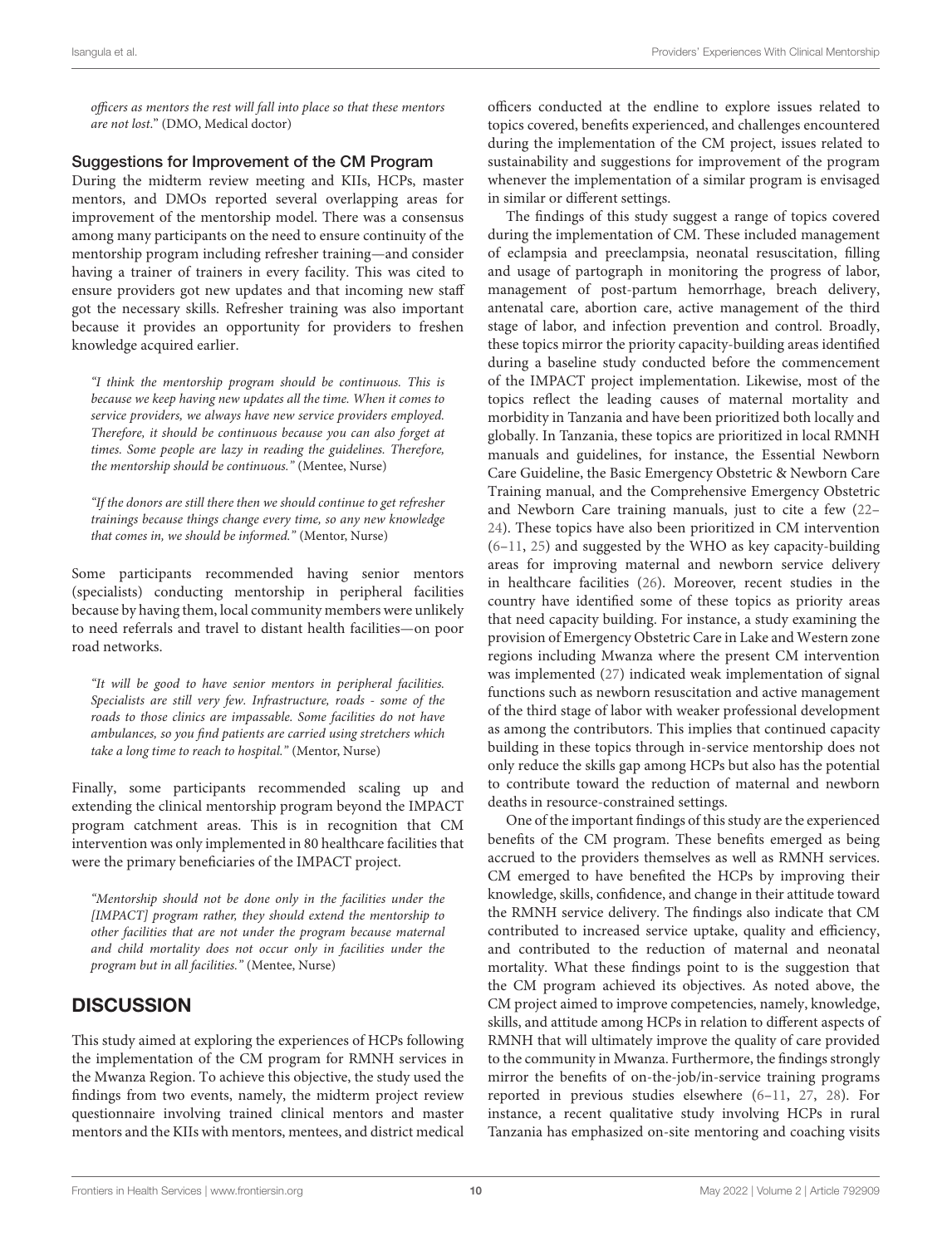as important entry points for quality improvement in maternal and child health services in the country [\(28\)](#page-15-4). This suggests that CM programs have the potential to contribute to improved maternal and newborn services by cost-effectively addressing providers' competence gaps as they are delivered at the provider's workplace. This may explain why CM was further regarded as practical oriented, cheap, and cost-effective in the present study. Despite a mention of these cost-related benefits, establishing the cost-effectiveness of this CM intervention was beyond the focus of the present study.

Implementation of on-the-job training interventions is not without challenges. The findings unmasked many challenges, including inadequate equipment (e.g., models) for practicalbased mentorship sessions. Inadequate equipment emerged to limit the learning experience during and after mentorship sessions where self-practice and peer learning are envisaged. This suggests that CM program designers need to ensure the availability of learning equipment for effective practicalbased mentorship sessions, self-practice, and peer learning. The findings further unmasked concerns of limited financial incentives for mentees such as individual-level stipends during mentorship sessions. Financial incentives have not been widely described as a challenge in the implementation of the CM program in other areas, for instance, in Uganda [\(6\)](#page-14-6) and Kenya [\(8\)](#page-14-4). The call for financial incentives from mentees in Mwanza may imply that notion of on-the job-training may not be wellconceived by some HCPs. This suggests that more information needs to be provided to the mentees on the purpose and structure of on-the-job training to manage financial expectations from beneficiaries. Likewise, designing mentorship sessions to account for continuous professional development points may cushion against financial interests.

The findings further unmasked challenges related to a human resource such as shortage of staff and associated time constraints. These challenges emerged to cripple the mentorship program for there was a need for RMNH care provision to continue undisturbed even as some providers worked as mentors or engaged as mentees. Absenteeism, non-adherence to the guidelines, limited or delayed support from authorities, and opposition from colleagues also emerged. The oppositions encountered by mentors from some colleagues appear to be rooted in the prevailing inferiority–superiority complex in healthcare sector and financial interests [\(20\)](#page-14-17). Addressing this inferiority–superiority complex may require prolonged behavioral change interventions that seeks to build willingness to learn from others and promote teamwork in healthcare settings.

There were concerns of staff turnover due to transfers by moving those who received mentorship to other distant facilities and new HCPs where a mentorship session on a particular topic was recently completed or has not been conducted. It was also common for mentors to be moved to distant facilities leaving their primary facility of mentorship unattended. COVID-19 further strained the human resource for health necessitating some trained mentors to be moved to the frontline. This negatively impacted mentorship visits for several months and it required program coordinators, mentors, and mentees to reorganize their resources, schedules, and topics in an attempt to address the challenge. The transfers also meant the trained mentees did not get enough time to apply what they learned and observe change. While the transfer of HCPs may be unavoidable due to ongoing demand and prioritization in healthcare service delivery, it is important to ensure that such endeavors do not create skills and competence deficits in facilities where providers are moved from. Continuous mentorship of remaining and new staff may somewhat cushion against transfer challenges.

The findings also indicated the inadequate willingness of senior HCPs to participate in CM sessions. Senior HCPs who were trained as mentors did not subsequently conduct mentorship visits to their assigned facilities. Non-engagement of senior HCPs in mentorship has been documented as a challenge in previous studies. For instance, a study in Uganda noted limited participation of medical doctors in the mentorship sessions as a challenge [\(6\)](#page-14-6). In the present program, non-participation of senior HCPs was strongly linked to concerns about inadequate financial incentives. However, pre-occupation with other clinical and administrative responsibilities may have conflicted with their mentorship roles given their scarcity in the region and country [\(29,](#page-15-5) [30\)](#page-15-6). This suggests that there is a need to either apply a clear selection criterion based on a voluntary spirit built on one's desire to serve lives first or address the financial incentive package for senior HCPs.

The findings unmasked the drivers of sustainability of the CM program including the willingness of mentees to continue offering services because of obvious benefits that mentorship has brought such as availability of more and better services; peer-to-peer mentorship because providers had been wellmentored; availability of necessary structures such as guidelines; the integration of the mentorship program into existing district health plans; and use of IMPACT-trained mentors for ongoing internal mentorships within respective districts. The availability of structures such as guidelines was cited in the context where recent studies continue to indicate the shortage of such tools in primary healthcare settings in the country [\(29](#page-15-5)[–31\)](#page-15-7). This implies the continued need to ensure the availability of service delivery guidelines for a successful CM program. However, the readiness of districts to integrate CM into their budgets and absorption of trained mentors for internal mentorships emerged as one of the critical strategies for sustainability. Follow-up studies may be needed to examine the experiences of these mentors after absorption into the district's supportive mentorship activities.

To improve the CM program, the findings indicate the need for refresher trainings—and consider having a trainer of trainers in every facility. Refresher training emerged as important because it was considered an opportunity for providers to refresh knowledge acquired earlier. Relatedly, having a trainer of trainers at every facility was considered important to ensure providers got new updates and that incoming new staff got necessary skills timely. Furthermore, the need for senior mentors (specialists) conducting mentorship in peripheral facilities was heightened because by having them, local community members were unlikely to need referrals and travel to distant health facilities—on poor road networks. This further explains why some participants recommended scaling up and extending the clinical mentorship program beyond the IMPACT program catchment areas. The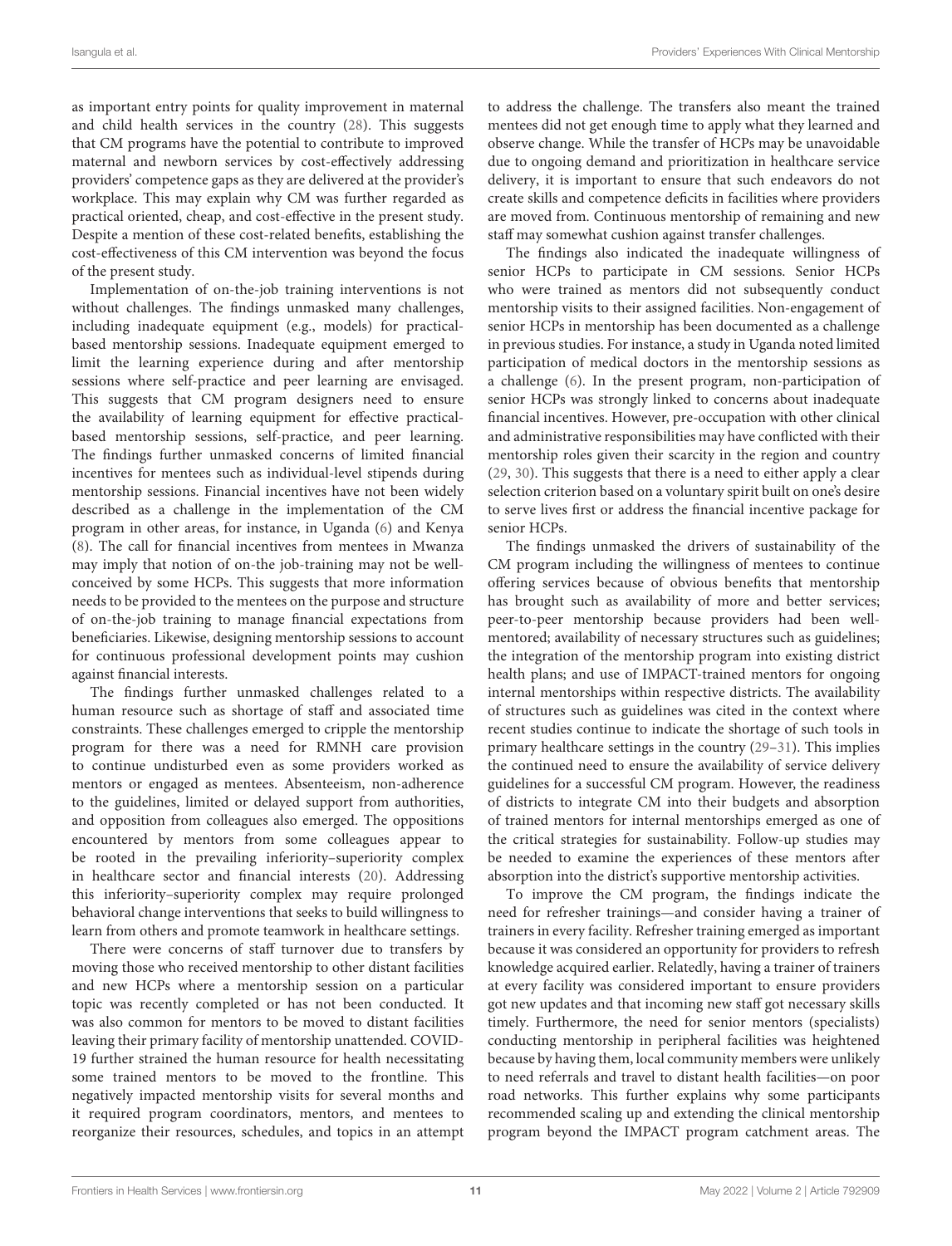problem with senior mentors however is the unwillingness to engage in CM because of limited financial incentives. This means, as proposed above, voluntary spirit-based selection criteria or resource mobilization to accommodate their financial desires may be required to maximize their engagement in mentorship.

# LIMITATIONS

The CM program met its objective of improving competencies, namely, knowledge, skills, and attitude among HCPs in relation to different aspects of RMNH that will ultimately improve the quality of care provided to the community in Mwanza. However, the study is not without limitations. First, the project itself was a complex and ambitious endeavor conducted in multiple districts. Mentors were selected from diverse facilities in different geographically isolated districts which posed a challenge to centralized monitoring and supervision. Although equal geographical representation is not a focus of qualitative inquiries [\(20\)](#page-14-17), the engagement of participants from a few districts may have limited exploration of the whole range of experiences and challenges that manifested in all districts throughout the project. This may have resulted in underrepresentation of participants' insights from particular districts whose challenges may differ from the study sites included. However, the inclusion of data from both the midterm project review that involved all clinical mentors and master mentors aimed to partly address this limitation. Second, KII data collection occurred as part of an ambitious endline survey that included multiple teams working on different objectives. During an endline survey, a qualitative team that gathered data on the CM program was also responsible for gathering data on other objectives. Although engagement of mentors, mentees, and DMOs who were nurses, medical doctors, and clinical officers and inclusion of midterm review data may be a strength in terms of trustworthiness of the research through triangulation of multiple sources [\(20\)](#page-14-17), collecting data as part of a much bigger endline study may be a limitation as it may have limited the prolonged engagement with the participants on the CM-specific aspect impacting on data richness. Third, the study largely relied on mentors, mentees, and the administrator (beneficiaries) to understand the experiences of CM implementation. While the accounts of these primary beneficiaries provided an insight into what they experienced, the experiences of project coordinators (specifically the School of Nursing at the Aga Khan University) and RMNH clients' perspectives (particularly women attending antenatal and postnatal clinics) on the quality of services post-mentorship program were not examined. Relatedly, the project sought to reinforce the skills, practice, and attitudes of providers. While we presented issues related to the improvement of skills and practices, issues related to improvement in HCPs' attitudes were not detailed enough in the data. We are of the view that such improvement in attitudes after CM intervention could better be examined from the perspectives of RMNH clients who received care from mentored HCPs. Future studies should therefore seek to engage coordinators to understand the challenges they face during project implementation and, RMNH clients to

understand their experience and perspectives on the quality of technical and interpersonal services provided by mentees who received clinical mentorship. Finally, it is important to mention that the IMPACT project involved supply-side interventions, for example, health infrastructure improvement and human resource capacity building as well as supply side interventions, for example, use of community health workers and community sensitization for RMNH [\(13,](#page-14-10) [14\)](#page-14-11). Members of the research team from the School of Nursing and Midwifery were only responsible for the human resource capacity-building component hence a focus on CM intervention. We acknowledge that there may be many contextual issues that continue to impact the actions of HCPs and experiences of clients within RMNH care, for instance, health service organization, accessibility, resources, and polices [\(27](#page-15-3)[–31\)](#page-15-7), consequently impacting how CM intervention is experienced by mentors and mentees as well as clients of mentored HCPs. Despite the limitations, we strongly believe the evidence generated in this study will form the basis for designing effective practical CM interventions and policy tools with a focus on addressing the issues that HCPs faced during CM implementation consequently improving their competence and contributing toward the improvement of RMNH indicators.

# **CONCLUSIONS**

The CM program was largely very well-received during its first at-scale implementation in the Mwanza Region. The program appears to be a promising entry point to improving competence among HCPs and the quality and efficiency of RMNH services, potentially reducing maternal and neonatal deaths. However, several challenges related to HCPs themselves, CM program design and health service organization/management were experienced in the course of CM implementation. Yet, mentees appear to portray a willingness to continue to apply the CM skills in RMNH service improvement, mentors are willing to continue to provide peer-to-peer mentorships and districts are willing to absorb trained mentors into ongoing supportive supervision and mentorship after the project. Therefore, addressing the challenges cited by participants, particularly the equipment for peer learning and practice and financial incentives, may increase the success of the CM program.

# DATA AVAILABILITY STATEMENT

The raw data supporting the conclusions of this article will be made available by the authors, without undue reservation.

# ETHICS STATEMENT

The studies involving human participants were reviewed and approved by Aga Khan University Ethics Committee and the National Institute of Medical Research (NIMR/HQ/R.8a/Vol.IX/3444). Written informed consent for participation was not required for this study in accordance with the national legislation and the institutional requirements.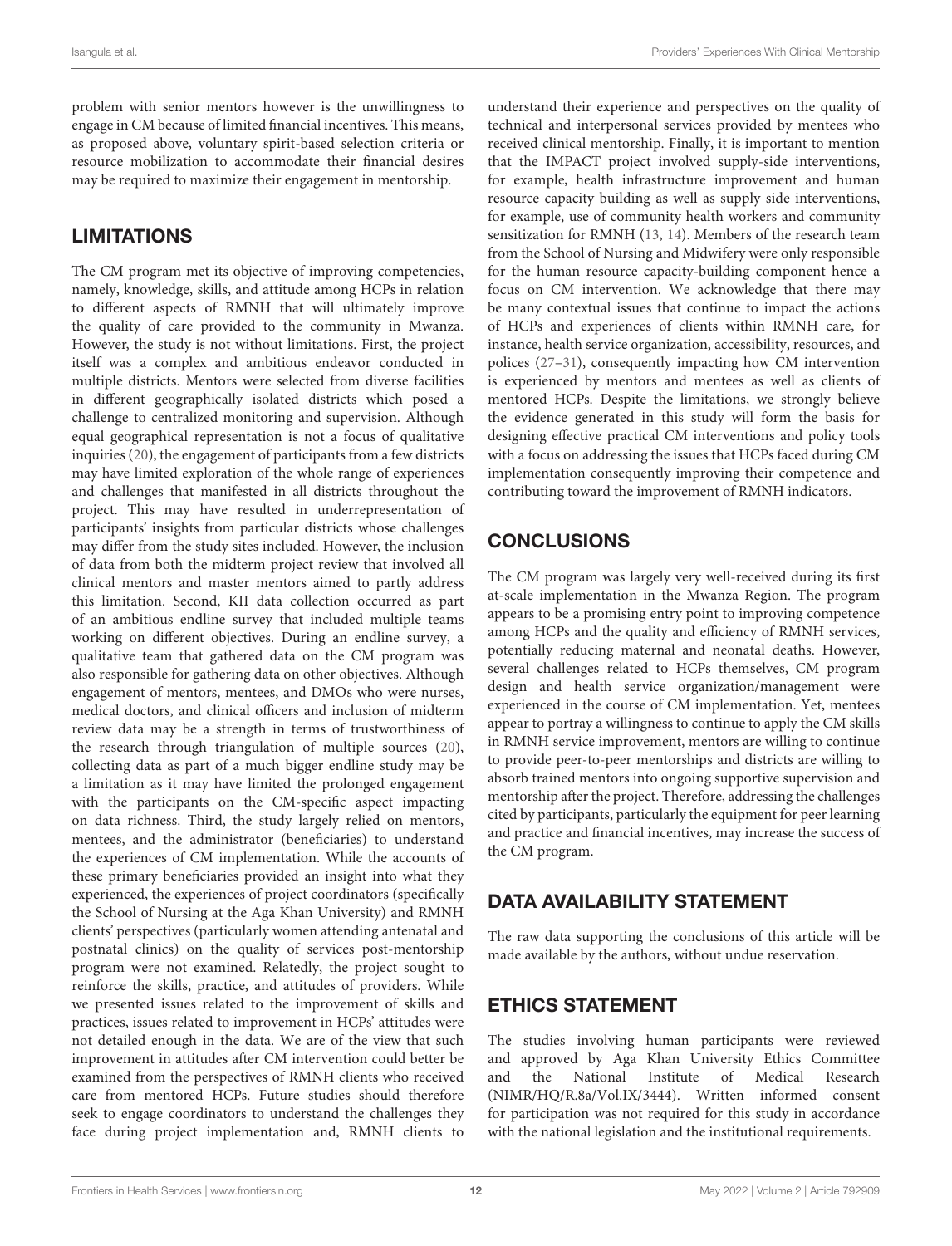# AUTHOR CONTRIBUTIONS

KI participated in the CM project design, coordination and monitoring of implementation, data collection, data analysis, and developing the manuscript. CM participated in the CM project conception and design, overall coordination and monitoring of the implementation, critically reviewed, and provided inputs to the manuscript. ES provided technical guidance in the manuscript development and commented on the manuscript. TM, LM, LK, ES, DS, TR, and SM commented on the final manuscript. All authors contributed to the article and approved the submitted version.

#### **REFERENCES**

- <span id="page-14-0"></span>1. National Bureau of Statistics. Tanzania Demographic and Health Survey and Malaria Indicator Survey 2015/16. Dar Es Salaam: NBS (2016). Available online at:<https://dhsprogram.com/pubs/pdf/FR321/FR321.pdf> (accessed June 4, 2021).
- <span id="page-14-1"></span>2. Ministry of Health, Community Development, Gender, Elderly and Children - MoHCDGEC/Tanzania Mainland, Ministry of Health - MoH/Zanzibar, National Bureau of Statistics - NBS/Tanzania, Office of Chief Government Statistician - OCGS/Zanzibar, and ICF. Tanzania Demographic and Health Survey and Malaria Indicator Survey (TDHS-MIS) 2015-16. Dar es Salaam: MoHCDGEC, MoH, NBS, OCGS, and ICF (2016). Available online at: [https://](https://dhsprogram.com/pubs/pdf/fr321/fr321.pdf) [dhsprogram.com/pubs/pdf/fr321/fr321.pdf](https://dhsprogram.com/pubs/pdf/fr321/fr321.pdf) (accessed January 5, 2021).
- <span id="page-14-2"></span>3. Ministry of Health and Social Welfare. Tanzania Development Vision 2015: Big Results Now; Healthcare National Key Result Area Lab. Dar es Salaam: MoHSW (2014).
- <span id="page-14-3"></span>4. Achana FS, Debpuur C, Akweongo P, Cleland J. Postpartum abstinence and risk of HIV among young mothers in the Kassena-Nankana district of Northern Ghana. Cult Health Sex. (2010) 12:569–81. doi: [10.1080/13691051003783339](https://doi.org/10.1080/13691051003783339)
- <span id="page-14-5"></span>5. United Nations Population Fund. The State of The World's Midwifery: Analysis of the Sexual, Reproductive, Maternal, Newborn and Adolescent health workforce in East and Southern Africa. UNFPA (2017). Available online at: [https://esaro.unfpa.org/en/publications/state-worlds-midwifery-analysis](https://esaro.unfpa.org/en/publications/state-worlds-midwifery-analysis-sexual-reproductive-maternal-newborn-and-adolescent)[sexual-reproductive-maternal-newborn-and-adolescent](https://esaro.unfpa.org/en/publications/state-worlds-midwifery-analysis-sexual-reproductive-maternal-newborn-and-adolescent) (accessed January 10, 2021).
- <span id="page-14-6"></span>6. Ajeani J, Mangwi Ayiasi R, Tetui M, Ekirapa-Kiracho E, Namazzi G, Muhumuza Kananura R, et al. A cascade model of mentorship for frontline health workers in rural health facilities in Eastern Uganda: processes, achievements and lessons. Glob Health Action. (2017) 10:1345497. doi: [10.1080/16549716.2017.1345497](https://doi.org/10.1080/16549716.2017.1345497)
- 7. Goyet S, Rajbhandari S, Alvarez VB, Bayou A, Khanal S. Pokhrel TN. Onsite clinical mentoring as a maternal and newborn care quality improvement method: evidence from a nurse cohort study in Nepal. BMC Nurs. (2020) 19:3. doi: [10.1186/s12912-019-0396-1](https://doi.org/10.1186/s12912-019-0396-1)
- <span id="page-14-4"></span>8. Shikuku DN, Mukosa R, Peru T, Yaite A, Ambuchi J. Sisimwo K. Reducing intrapartum fetal deaths through low-dose high frequency clinical mentorship in a rural hospital in Western Kenya: a quasi-experimental study. BMC Pregn Childbirth. (2019) 19:518. doi: [10.1186/s12884-019-2673-0](https://doi.org/10.1186/s12884-019-2673-0)
- 9. Washington M, Jayanna K, Bhat S, Thomas A, Rao S, Perumal G, et al. Nurse mentor training program to improve quality of maternal and newborn care at primary health centres: process evaluation. Open J Nurs. (2016) 6:458–69. doi: [10.4236/ojn.2016.66048](https://doi.org/10.4236/ojn.2016.66048)
- <span id="page-14-8"></span>10. Ngabonzima A, Kenyon C, Hategeka C, Utuza AJ, Banguti PR, Luginaah I, et al. Developing and implementing a novel mentorship model (4+ 1) for maternal, newborn and child health in Rwanda. BMC Health Serv Res. (2020) 20:924. doi: [10.1186/s12913-020-05789-z](https://doi.org/10.1186/s12913-020-05789-z)
- <span id="page-14-7"></span>11. Vasan A, Mabey DC, Chaudhri S, Brown Epstein HA, Lawn SD. Support and performance improvement for primary health care workers in lowand middle-income countries: a scoping review of intervention design and methods. Health Policy Plan. (2017) 32:437–52. doi: [10.1093/heapol/czw144](https://doi.org/10.1093/heapol/czw144)

### FUNDING

This study received financial support from the Government of Canada and Aga Khan Foundation Canada as part of the IMPACT project.

### SUPPLEMENTARY MATERIAL

The Supplementary Material for this article can be found [online at: https://www.frontiersin.org/articles/10.3389/frhs.2022.](https://www.frontiersin.org/articles/10.3389/frhs.2022.792909/full#supplementary-material) 792909/full#supplementary-material

- <span id="page-14-9"></span>12. World Health Organization. WHO Recommendations for Clinical Mentoring to Support Scale-Up of HIV Care, Antiretroviral Therapy and Prevention in Resource-Constrained Settings: Planning Consultation on Clinical Mentoring: Approaches and Tools to Support Scaling-Up of Antiretroviral Therapy and HIV Care in Low-resource Settings. Geneva (2005). Available online at: [https://](https://www.who.int/hiv/pub/guidelines/clinicalmentoring.pdf) [www.who.int/hiv/pub/guidelines/clinicalmentoring.pdf](https://www.who.int/hiv/pub/guidelines/clinicalmentoring.pdf) (accessed February 4, 2022).
- <span id="page-14-10"></span>13. Orwa J, Mantel M, Mugerwa M, Brownie S, Pallangyo ES, Mwasha L, et al. Maternal healthcare services use in Mwanza Region, Tanzania: a cross-sectional baseline survey. BMC Pregn Childbirth. (2019) 19:474. doi: [10.1186/s12884-019-2653-4](https://doi.org/10.1186/s12884-019-2653-4)
- <span id="page-14-11"></span>14. Orwa J, Gatimu SM, Mantel M, Luchters S, Mugerwa MA, Brownie S, et al. Birth preparedness and complication readiness among women of reproductive age in Kenya and Tanzania: a community-based cross-sectional survey. BMC Pregn Childbirth. (2020) 20:636. doi: [10.1186/s12884-020-03329-5](https://doi.org/10.1186/s12884-020-03329-5)
- <span id="page-14-12"></span>15. Gourlay A, Wringe A, Birdthistle I, Mshana G, Michael D, Urassa M. "It is like that, we didn't understand each other": exploring the influence of patient-provider interactions on prevention of mother-to-child transmission of HIV service use in Rural Tanzania. PLoS ONE. (2014) 9:e106325. doi: [10.1371/journal.pone.0106325](https://doi.org/10.1371/journal.pone.0106325)
- <span id="page-14-13"></span>16. Bukuku DD, Chontawan R, Akkadechanunt T. Nurse caring behaviors and patient satisfaction in a tertiary care hospital, The United Republic of Tanzania. Nurs J. (2018) 45:217–28. Available online at: [https://he02.tci-thaijo.](https://he02.tci-thaijo.org/index.php/cmunursing/article/view/162710/117514) [org/index.php/cmunursing/article/view/162710/117514](https://he02.tci-thaijo.org/index.php/cmunursing/article/view/162710/117514) (accessed March 20, 2021).
- <span id="page-14-14"></span>17. Bradshaw C, Atkinson S, Doody O. Employing a qualitative description approach in health care research. Glob Qual Nurs Res. (2017) 4:1-8. doi: [10.1177/2333393617742282](https://doi.org/10.1177/2333393617742282)
- <span id="page-14-15"></span>18. United Nations Development Programme. Tanzania Human Development Report 2017: Social Policy in the Context of Economic Transformation. Dar Es Salaam: UNDP (2017). Available online at: [http://hdr.undp.org/sites/default/](http://hdr.undp.org/sites/default/files/thdr2017launch.pdf) [files/thdr2017launch.pdf](http://hdr.undp.org/sites/default/files/thdr2017launch.pdf) (accessed February 20, 2021).
- <span id="page-14-16"></span>19. Hennink M, Kaiser BN. Sample sizes for saturation in qualitative research: a systematic review of empirical tests. Soc Sci Med. (2022) 292:114523. doi: [10.1016/j.socscimed.2021.114523](https://doi.org/10.1016/j.socscimed.2021.114523)
- <span id="page-14-17"></span>20. Isangula KG. Patient Trust in Doctors in Rural Tanzania: Meanings, Factors and Benefits in the Context of NCDs and Hypertension Care. A thesis in fulfilment of the requirements for the degree of Doctor of Philosophy. Faculty of Medicine, School of Public Health and Community Medicine, The University of New South Wales (2018). Available online at: [http://](http://unsworks.unsw.edu.au/fapi/datastream/unsworks:54751/SOURCE02?view=true) [unsworks.unsw.edu.au/fapi/datastream/unsworks:54751/SOURCE02?view=](http://unsworks.unsw.edu.au/fapi/datastream/unsworks:54751/SOURCE02?view=true) [true](http://unsworks.unsw.edu.au/fapi/datastream/unsworks:54751/SOURCE02?view=true) (accessed March 15, 2021).
- <span id="page-14-18"></span>21. Braun V, Clarke V. Using thematic analysis in psychology. Qual Res Psychol. (2006) 3:77–101. doi: [10.1191/1478088706qp063oa](https://doi.org/10.1191/1478088706qp063oa)
- <span id="page-14-19"></span>22. The Ministry of Health, Community Development, Gender, Elderly and Children. Essential Newborn Care: Trainee Manual: Final Draft. Dar Es Salaam: The United Republic of Tanzania (2018).
- 23. The Ministry of Health and Social Welfare (MoHSW). Basic Emergency Obstetric and Newborn Care Job Aid. Participants' Handbook. Dar Es Salaam: The United Republic of Tanzania (2010).